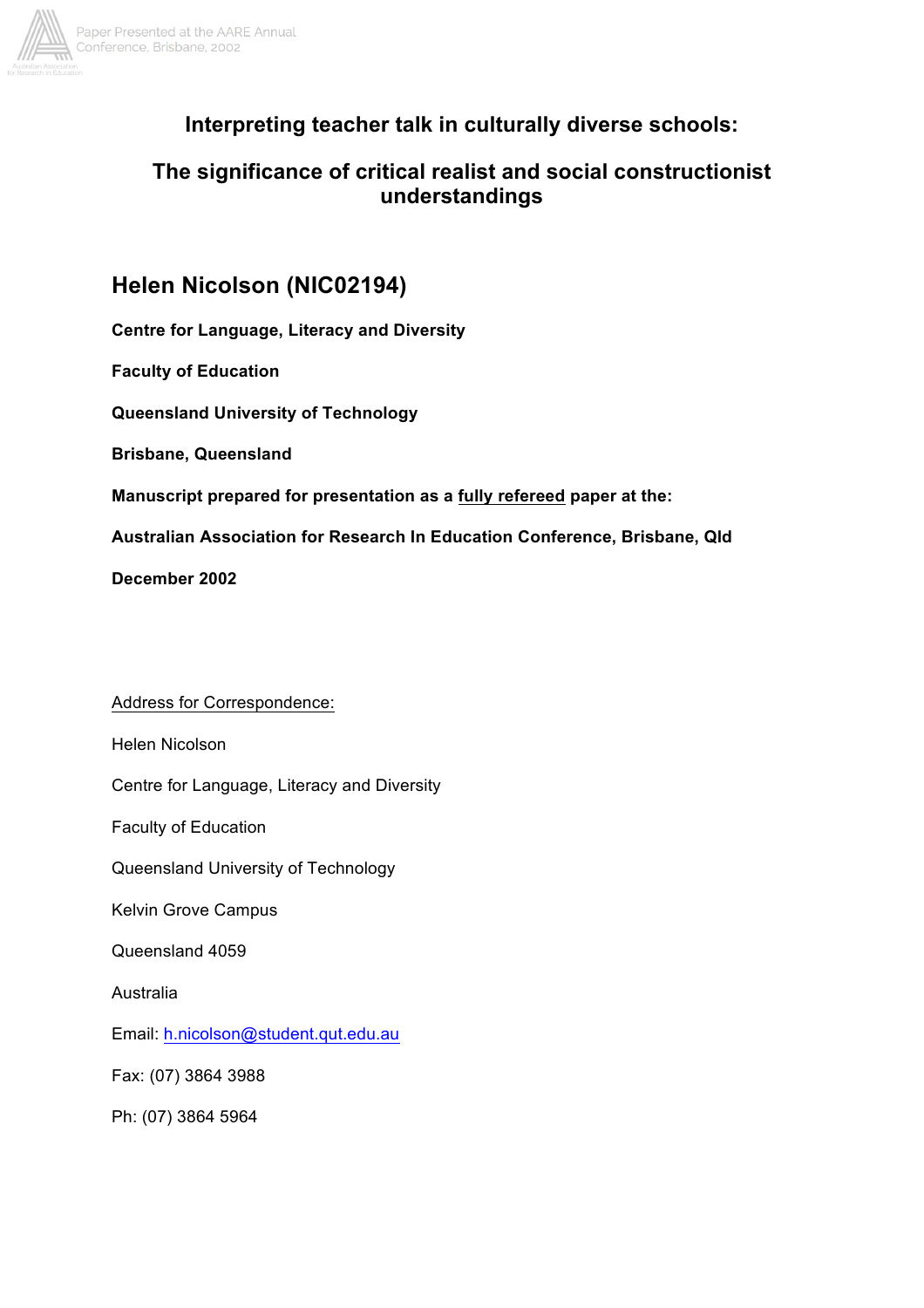

## **Interpreting teacher talk in culturally diverse schools:**

#### **The significance of critical realist and social constructionist understandings**

The purpose of this paper is to explain the relevance of social constructionism and critical realism to a study investigating the constitution and construction of literacy in mainstream Year 10 English lessons. This paper will describe how critical realism and a form of social constructionism informed the knowledge produced in this study through the choice of data, method of data collection and analytic method. In the first section of this paper, I briefly describe the study, identifying the data and methodological approach necessary to answer the research questions. In the second part, critical realism and social constructionism are broadly defined and related to the study. In subsequent sections the research method is described and the links to the critical realism and social constructionism are made explicit.

#### **The study**

The study referred to in this paper examined the construction and constitution of literacy in Year 10 English lessons and in teachers' talk about their teaching practice. Furthermore, the study examined teachers' accounts of cultural difference in the interview talk and the enactment of cultural difference in the lesson talk. The study was conducted in secondary schools situated in low socio economic areas with a culturally diverse student clientele. The data<sup>i</sup> included interview talk with five English teachers and classroom talk from their eight English lessons.

Within the study, the lesson talk was considered to be an instructional text co-constructed by teachers and students. This text was examined for both its constituent meaning and its positioning of students with respect to their attributes (Bernstein, 1990). Given that the research sought to identify the constitution and construction of literacy, it was necessary to examine in detail the talk in the lessons and the interviews to make visible the composition of the literacy practices that were co-constructed by the participants. That is, this research did not seek an explanation of the literacy practices based on the educational structures influencing curriculum (such as syllabi). Rather, the methodology of this research aimed to make apparent the literacy practices talked into being in the lessons and talked about by the teachers in their interviews. Simultaneously, the examination of the talk displayed how cultural difference was constituted and enacted by participants.

The findings about literacy practices were further described in terms of a Bernsteinian model of pedagogic practice, (Bernstein, 1990, 1996, 2000). Bernstein (1990, 1996, 2000) conceptualised pedagogic practice as containing the 'what' and the 'how' of the teaching/learning process, relayed through the pedagogic discourse. In this study, understandings from the interview talk and the classroom talk form the pedagogic discourses of the various teachers. The pedagogic discourse is essentially a recontextualised discourse. Although one text, it contains an instructional discourse (the knowledge, skills and competencies to be learned) embedded in a regulative discourse (the rules of social order in the classroom) (Bernstein, 1990, 1996, 2000). That is, the expectations about behaviour and the social relations among students and between students and teachers (the regulative discourse) influence the knowledge, skills and competencies co-constructed in the lessons (the instructional discourse).

Accordingly, the descriptions of the talk in the lessons and interviews fit into Bernstein's model of pedagogic practice. The model provides a means of systematically analysing the constitution of the literacy knowledge, literacy practices and cultural difference across the English lessons.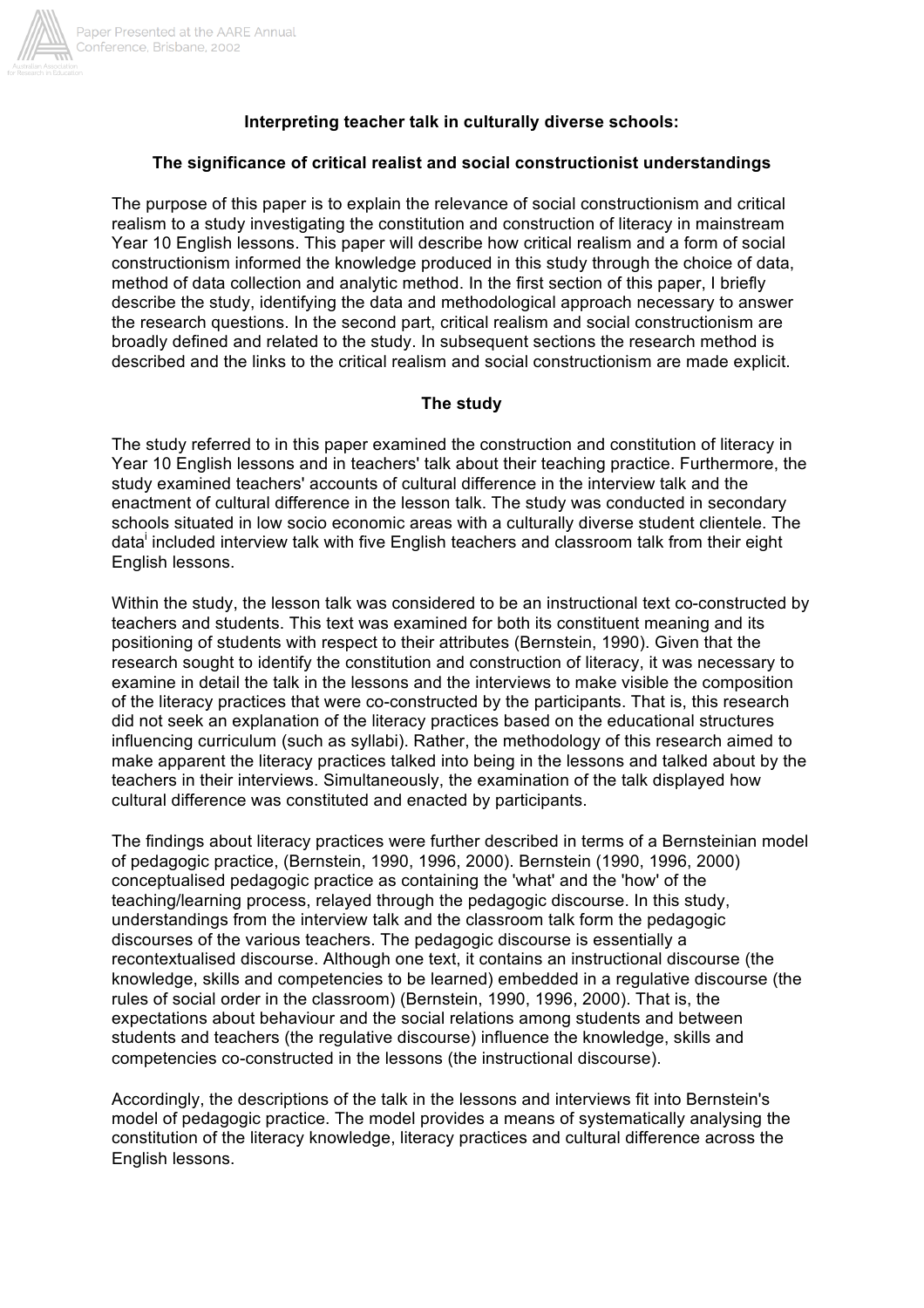

## **Social Constructionism**

As stated above, the purpose of the study was to examine the constitution and construction of literacy practices in the Year 10 English classrooms through the interactions between students, teachers and classroom texts. The construction, distribution and acquisition of knowledge about literacy practices was accomplished by students and teachers in and through classroom and interview talk. As such, this research lay clearly within the social constructionist research paradigm. Crotty (1998) describes social constructionism as

> the view that all knowledge, and therefore all meaningful reality as such, is contingent upon human practices, being constructed in and out of interaction between human beings and their world, and developed within an essentially social context (p.42).

In defining social constructionism, it is important to point out how it is distinct from constructivism. According to Crotty (1998, p. 58, 79), constructivism focuses on the individual's sense-making of objects in the world. Spivey's (1997, p. 3) account of constructivism adds that building knowledge through individual's sense-making also means that each person's ways of perceiving the world influences the knowledge produced. In this research, it was important to identify the literacy practices produced in the classroom, not what the teachers thought were produced. Hence a social constructionist approach was considered more appropriate.

It is suggested in this paper that knowledge about the literacy constructed occurred through the meaning-making in interview talk and classroom talk. The social constructionist paradigm emphasises that "all meaningful reality ... is socially constructed" (Crotty, 1998, p. 55). Social constructionism also recognises that culture shapes the way we view the world (Crotty, 1998). The shared construction of reality within a culture facilitates a common understanding of the meanings of interactions and through this process builds a version of knowledge which is culturally constituted. Analysis of the talk would indicate where teachers, students and interviewers may or may not have shared the same cultural understandings and therefore differing versions of knowledge may be produced. Such an analysis provides the opportunity to explore enactments of cultural difference.

## Ethnomethodology

Characteristics of social constructionism as outlined above, are apparent in the ethnomethodological approach and informed the analysis of the talk. Ethnomethodology focuses on how people make sense of their world through accounting for their practices (Crotty, 1998, Gubrium & Holstein, 2000). These accounts relay the member's understanding of structure and order and in doing so, members construct their actions as logical, reasonable and consistent (Gubrium & Holstein, 2000). Therefore, accounts in this research should not be seen as the 'truth' but as the work of each teacher to build a logical, consistent version of his/her literacy teaching practice. The teachers wish to appear competent in the interviews and lessons and therefore they orient their talk to accomplish an interview or lesson (Silverman, 2001, p.104).

Informed by these understandings of ethnomethodology, the researcher focussed on identifying how the participants make sense of their teaching of literacy and therefore what counts as literacy in the classroom. In doing so, reality was viewed as being created through the talk and is situated in the time and place of its telling. This view contrasts with the assumptions a critical realist perspective brings to reality.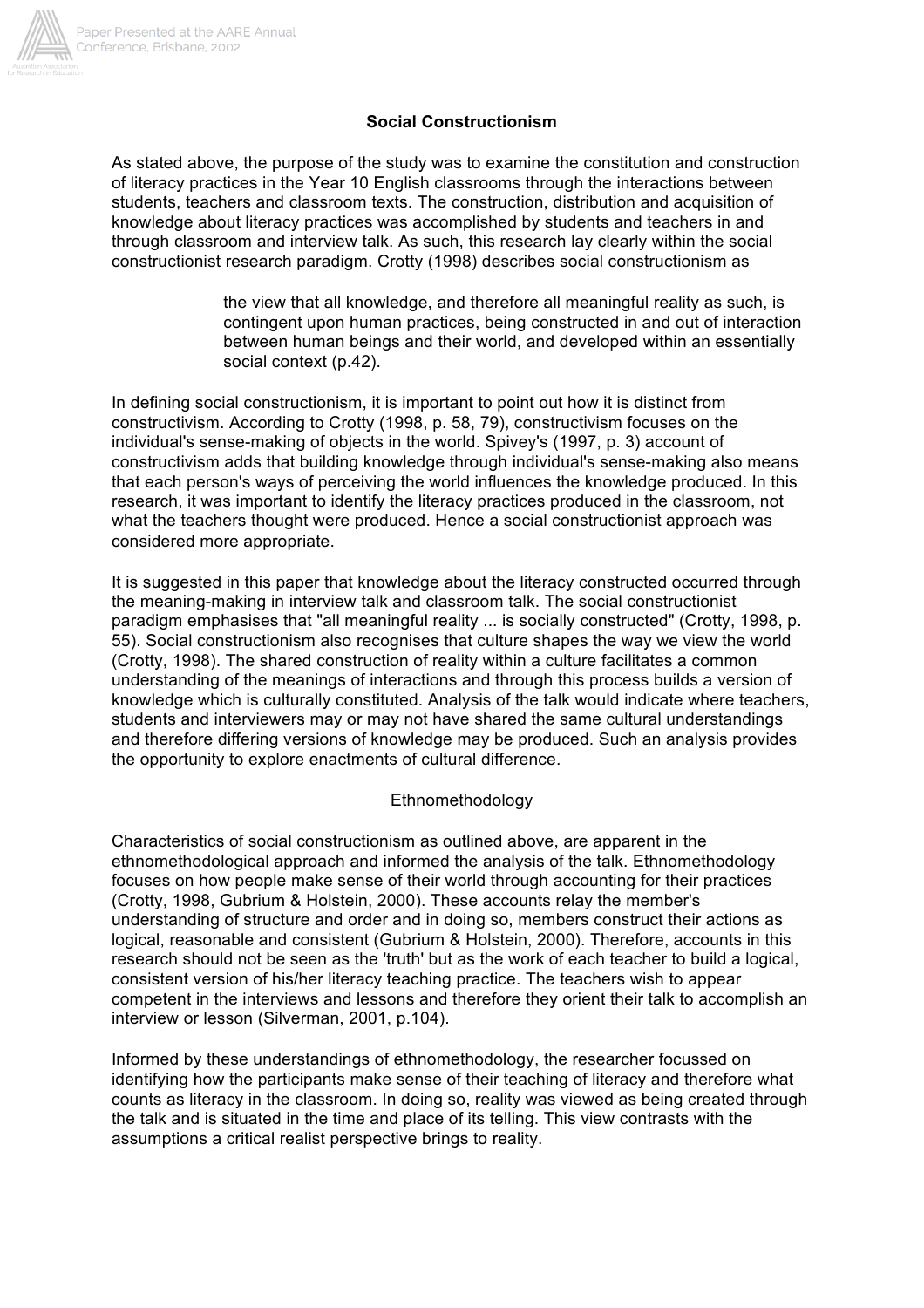

## **Critical Realism**

When interpreting the significance of the classroom talk and the teachers' accounts of their English teaching practices, certain assumptions are made. Essential to the production of their talk and accounts are pre-existing patterns of talk or social norms of acceptable interaction in schools. These may not be apparent at the surface level to the participants or initially to the researcher. Such assumptions about the nature of talk between teachers and students and teachers and researchers in the school context are in keeping with the philosophical perspective of critical realism as developed by Bhaskar (1989).

Critical realism recognises that a real world exists outside of the subjective experiences of an individual researcher, and social phenomena are conceived as "the product of a plurality of (social) structures" (Bhaskar, 1989, p 3). These social structures are not readily apparent but may be after systematic detailed analysis of the data (Bhaskar, 1989). Bhaskar (1989) provides further detail on social structures.

> All social structures - for instance the economy, the state, the family, language - depend upon or presuppose social relations - which may include the social relations between capital and labour, ministers and civil servants, parents and children. The relations into which people enter pre-exist the individuals who enter into them, and whose activity reproduces or transforms them; so they themselves are structures. And it is to these structures of social relations that realism directs our attention - both as the explanatory key to understanding social events and trends and as the focus of social activity aimed at the self-emancipation of the exploited and oppressed. (p. 4)

Thus, critical realism focuses on human relations as structures that constitute but do not determine the nature of the social activity. Furthermore, according to critical realism, these structures shaping the nature of the interaction are not immediately apparent from the interaction. In this research, the critical realist assumption is that these cultural norms or structures lie beneath the surface level interpretations of the talk in the English lessons or the teachers' accounts of their practice.

According to critical realism, the social structures or mechanisms that constitute the talk in interaction are termed "intransitive", because they can be seen as stable patterns of talk and usually represent the cultural norms (Joseph, 1998, Frazer, 1995). For example, when examining the classroom talk for its meaning, the institutional nature of the talk (in this case, the social rules that constitute normative or acceptable patterns of classroom talk) must be considered. In classrooms, talk usually fits into a pattern whereby the teacher initiates the talk, the student responds and the teacher follows up with an evaluation and maybe elaboration (Sinclair & Coulthard, 1975, Edwards & Westgate, 1994, Edwards & Mercer, 1987, Mercer, 1995, Lemke, 1990, Cazden, 1988 and Mehan, 1979).

In this study, the interviews take place in the school and the interviewers are universitybased researchers. The location of the interview, identities of the interview participants and type of interview provide a framework for the style of interview talk taking place. Interview participants tend to orient their talk to suit these social worlds, constituted through the location, perceived purpose of the interview and the numbers and interactional style of the participants. For instance, in the interview Extract A, the teacher explains the teaching of the current unit of work.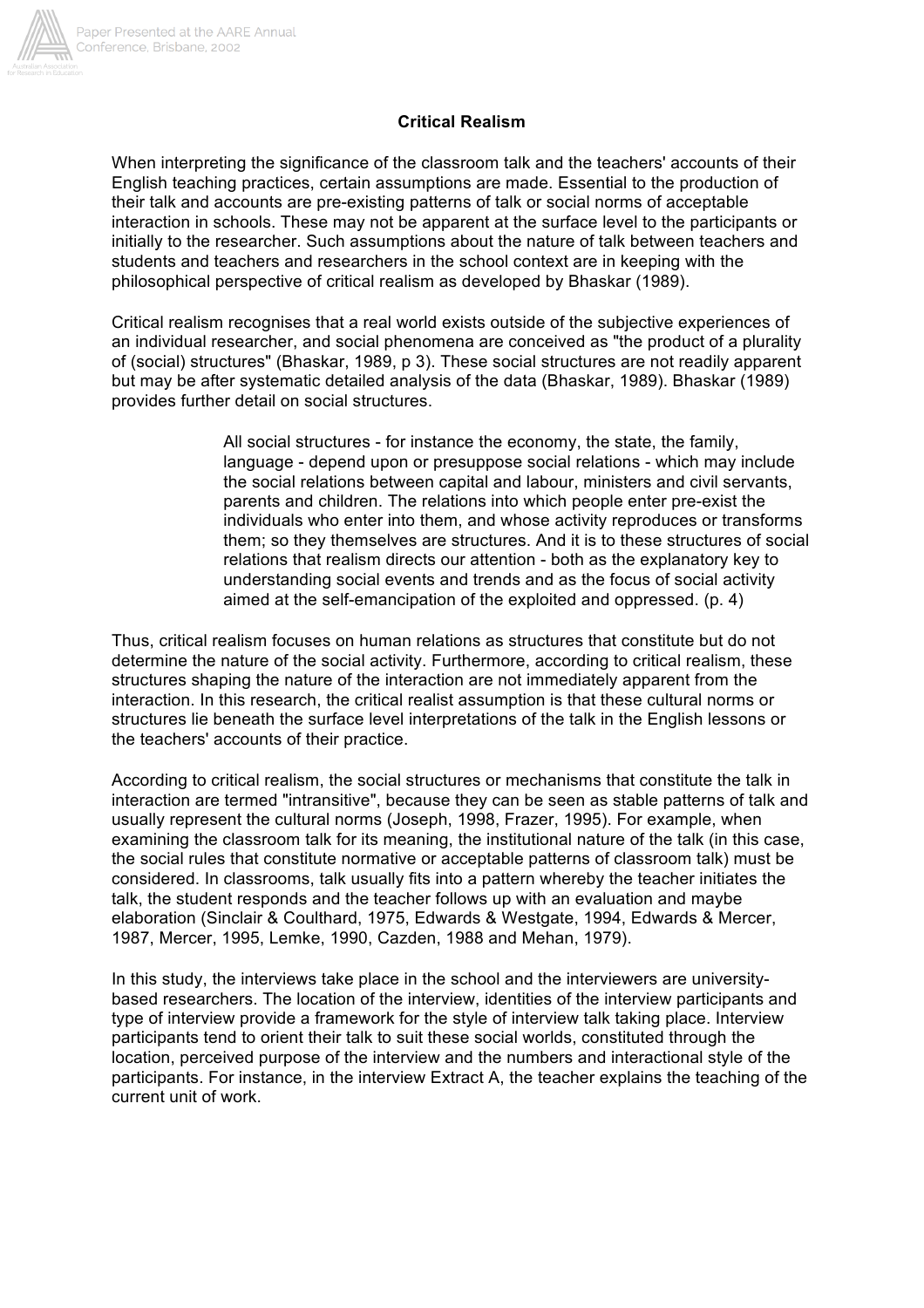

*Extract A*

*Teacher: Then what we'll also be looking at is turning a newspaper report into um, a TV news story and then at the end, I, do you want to know this now?*

## *R: Oh, yeah, tell me now, yes.*

The reason the teacher asks "Do you want me to tell you this now?" is that she wants her interview account to be appropriate to the purposes of the research study. The fact that she is talking to the researcher and not someone else affects the way the account is coconstructed.

In addition, the semi-structured nature of the interviews in this research meant that there was an implicit expectation that teachers would account for their answers and that the researcher might have queried those accounts further. Such foundational expectations about the type of talk form the intransitive knowledge and shape the institutional talk that is apparent in the interviews and classrooms. Corson (1991) maintains that Bhaskar considered "reasons and accounts" as "real ontological entities" because "the mechanisms ... that produce beliefs ... and actions, are produced, exist and evolve in that social world" (p. 10).

These patterns of interaction and assumptions about talk in the interview and classroom form the intransitive knowledge. According to Bhaskar, the concepts "intransitive" and "transitive" forms of knowledge are used to accentuate the distinction between ontology and epistemology respectively (Joseph, 1998). Frazer (1995) explains that examples of transitive knowledge can include facts, concepts and categories but that these can ultimately change or vary according to cultural contexts. For example, in this study, although there is similarity in the basic structures of talk from lesson to lesson and interview to interview, the understandings about literacy teaching practice created through those interactions may vary (Baker & Christensen, 2001). The knowledge constructed is transient; it is "transitive".

In the brief descriptions above, I have described the key features of critical realism, and social constructionism, specifically ethnmethodology. In the next section, I outline the contrasting characteristics, laying the groundwork for how these approaches were used in this research.

## **Aligning critical realism and social constructionism**

The main difference between critical realist and social constructionist perspectives concerns the existence or otherwise of external structures which influence social interaction. In critical realism the structures are the explanatory source of the interaction (Joseph, 1998, Crothers, 1999, Frazer, 1995) which generate various behaviours. Such causal structures are not part of the social constructionist approach and different social constructionist perspectives theorise structures in a variety of ways. Ethnomethodology directs its analytic attention to how "institutionality and social relations are built into and organised by, the texture of the talk" (Baker, 1997b, p. 47). Rules of conversational behaviour are recognised as structures but they do not generate conversation (Taylor & Cameron, 1987). Rather, participants conform to such rules or else they are expected to account for their deviation from the rules (Taylor & Cameron, 1987). In this way participants orient their talk to the institutional context (Drew & Heritage, 1992). Heap (1997), from an applied ethnomethodological perspective, maintains that "Institutions by their very nature transcend any particular setting" (p 223), and knowledge about institutional interaction can highlight what to research, while the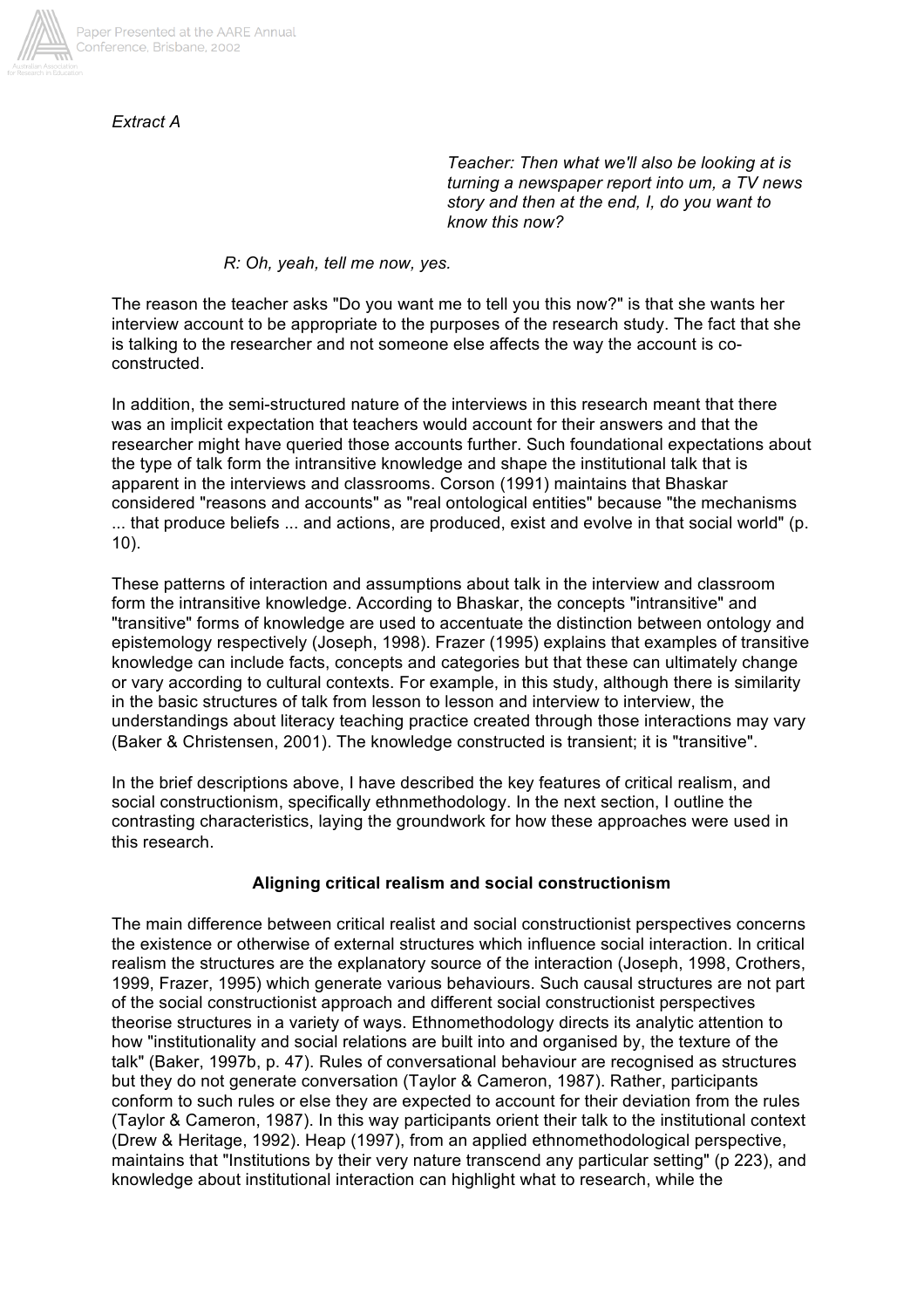

ethnomethodological analysis can show how the talk produces the institutional features. In both critical realism and ethnomethodology the structures or institutions are hearable through the talk. Hence, both share the assumption that a structure, be it an institution of society or a social practice, plays a role in the construction of the social phenomenon under investigation, albeit in very different ways.

According to critical realism, there is interplay between humans and the structures within which they live their lives (Crothers, 1999). People are positioned by the structures, but at the same time, constitute them through their participation in activities relevant to those structures (Crothers, 1999, Joseph, 1998). Therefore, human interactions can change, replicate or constitute the social structures (Joseph, 1998, Corson, 1991). As mentioned previously, the structures in critical realism are external, whereas in ethnomethodology they are talked into being. Furthermore, in ethnomethodology, participants are not positioned by the structures. They design their talk for specific purposes and to suit the context. Hence, participants can also change or reproduce the structures because the structures or normative practices are designed and produced in situ.

Despite dissimilarities between critical realism and an ethnomethodological form of social constructionism, each approach has contributed to this research. Critical realism offers the perspective that there are underlying structures, interpreted as social relations, within any institution. In terms of this research, those can be related to the patterns of talk evident in classrooms and interviews. Moreover, in the Bernsteinian model of pedagogic practice, different types of interactions serve particular purposes in the teaching/learning process. For example, the regulative discourse described earlier, refers to those interactions concerned with establishing, transforming, or maintaining the moral order. These different tpes of interaction can be seen as the underlying structures and while they do not necessarily generate interaction (as critical realism might suggest), they do provide a means of understanding the teaching practice.

Ethnomethodology brings to the research the perspective that the talk is a sense-making activity and the knowledge produced is what the participants have co-constructed, not what the researcher has interpreted. The resulting description of the talk from the ethnomethodological analysis can then be used to detail the relations and interactions in the model of the pedagogic practice.

Hence, it has been methodologically useful to align critical realism and ethnomethodology (as a form of social constructionism) and explore what each has to offer to research the construction and constitution of literacy in the classroom. In the next section, I outline more specifically how each approach is reflected in the method.

## **Method**

## Data Selection

As explained above, the data used for this research, were talk in interviews and in English lessons. Because of the knowledge produced through talk in interaction, this provided the most suitable form of data to examine the co-construction and constitution of literacy practices in Year 10 English lessons. Furthermore, it is consistent with both critical realist and social constructionist approaches in recognising that knowledge is produced through social interactions.

Research into classroom interaction has shown how classroom knowledge is produced through various types of talk (Heap, 1985, Baker, 1997b). Studying the transcripts of the classroom talk enables an analysis of how and what knowledge is produced. Heap (1985, p.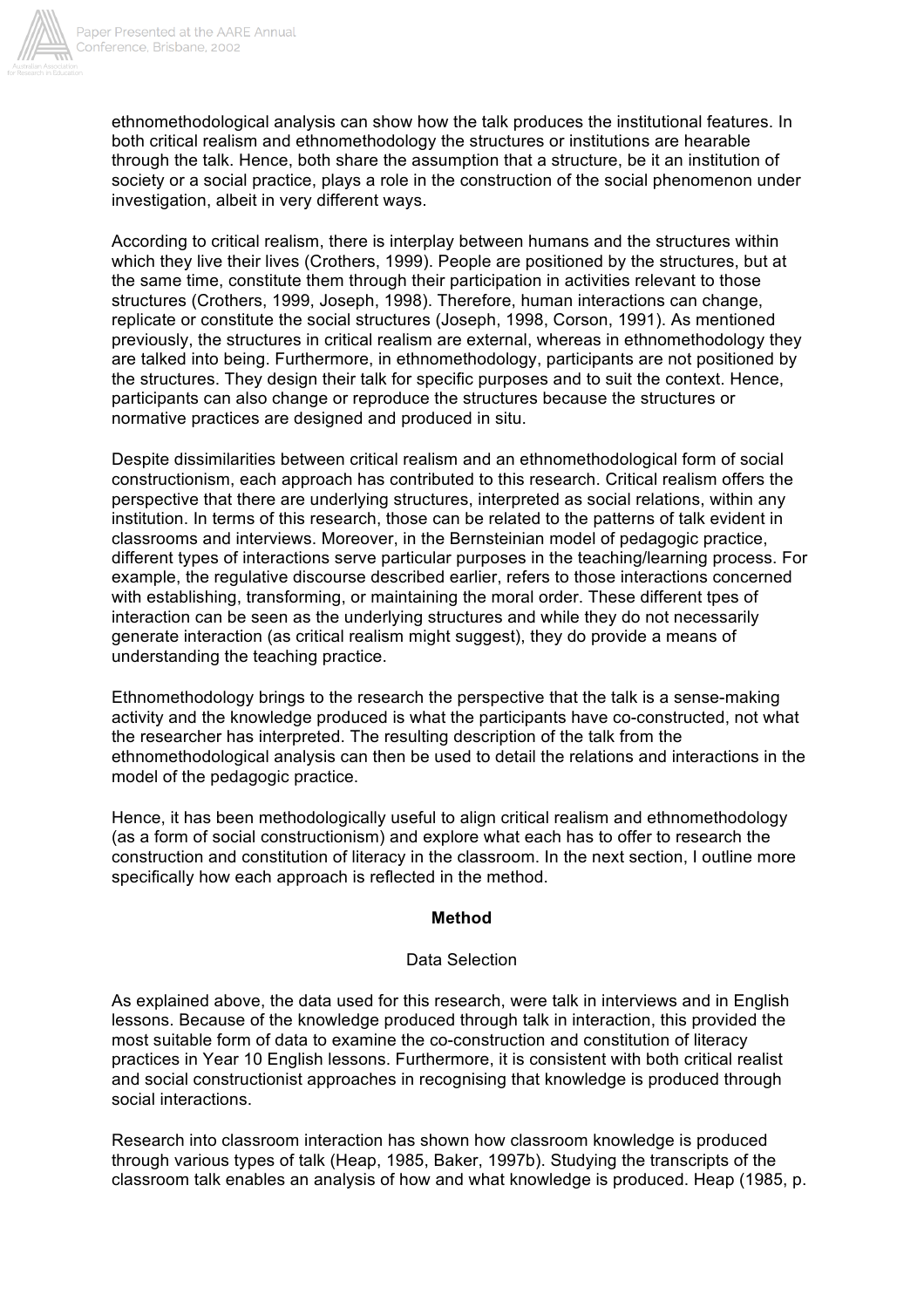

252) explains that while the teacher plans for the student acquisition of specific knowledge in the lesson, the knowledge that really counts is produced only during the lesson. This means that the syllabus guidelines and work programs may provide the broad parameters within which teachers recontextualise the literacy knowledge. However, what really counts is the literate practices enacted within the lesson itself - at that moment and in that context. It is these literacy practices that students are expected to know.

In this study, interview talk is interpreted as a "situated" social activity in keeping with the social constructionist approach. Meaning is derived not from the words themselves, but from how and when they are used. As such, the talk represents an "account", that is also a cocreation of stories by the interviewer and the teacher about the teachers' experiences of teaching literacy to these culturally diverse students (Silverman, 2000).

Interview accounts can be analysed to show how the interviewee constructs order and makes sense of their social interactions (Dingwall, 1997). As such, interview accounts cannot be expected to reveal the "truth" about the reality under investigation (Silverman, 2000, Dingwall, 1997). Critical realists interpret the account as the transitive knowledge produced from the intransitive structure of the interview account. The knowledge is transitive because it is specific to each teacher and it is therefore relativist. This is compatible with social constructionist view that the knowledge produced is relativist.

The 'sense making' is achieved essentially through a description of the context of the topic of talk (Heritage, 1984, p. 156). The description is considered as an action, which elaborates its context. In other words, how the context is talked about or invoked, not only determines the sense of the talk, but also reconstitutes or transforms the context in that moment (Heritage, 1984). As Heritage (1984) explains, the interview talk is being "constructively interpreted in relation to their contexts" (p.139).

## This means

viewing an utterance against a background of *who* said it, *where* and *when*, *what* was being accomplished by saying it and in the light of what possible *considerations* and in virtue of what *motives* it was said (Heritage, 1984, p.139, 140).

The following example illustrates how the context influences the talk, and the talk invokes the context. In Extract B, the researcher (R) sets the topic through his question, and the teacher, Christine Relix (CR) provides an account of how she feels about the progress of the current unit of work. Christine knows she is being interviewed as a teacher, at school, and about her teaching practice, and the interviewer is a researcher. Therefore, as Christine orients her talk to make sense in this context, she needs to elaborate as to why she is not comfortable with the unit's progress. Christine begins this explanation at the end of this small extract.

## *Extract B*

*R: OK, this is the third week we've been along to this unit. Ah, how do you feel the unit's progressing?*

*CR: Um, oh, to tell the truth I sort of suspect that from, personally I don't feel very comfortable with it.*

*R: Oh right.*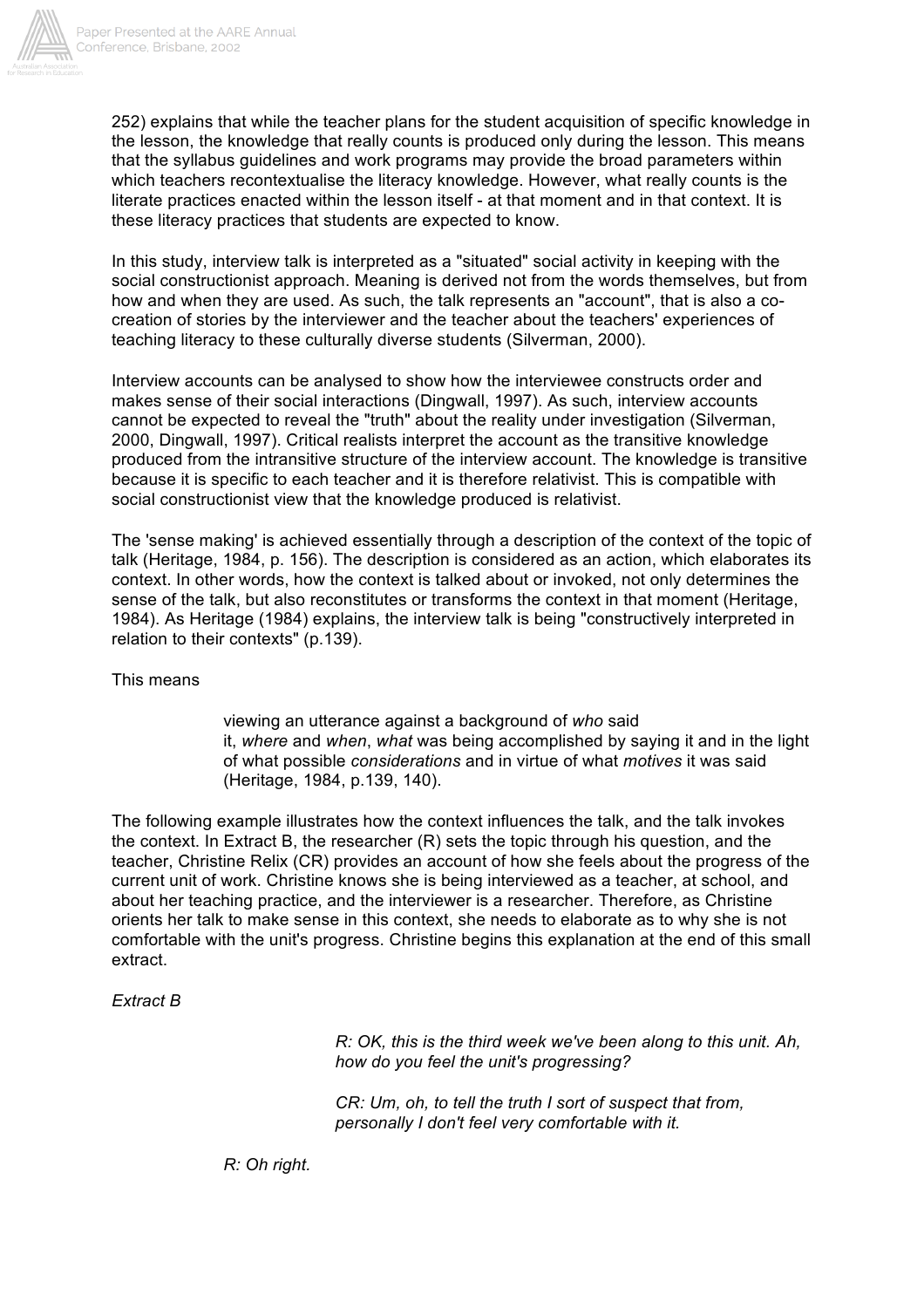

*CR: Um, in that I feel like I've tried to draw too many things together and I've been panicking a little bit trying to make sure that we've done short story and newspaper and TV and that it all still seems comprehensible and not confusing.*

In Christine's second turn at talk, Christine provides an account, which elaborates her teaching practice to legitimatise her position as a teacher. Christine talks about the content *("short story, newspaper and TV")* and how the teaching of these three literate forms together must seem "*comprehensible*" and "*not confusing".* This description not only makes sense in the context, but also reproduces the context in which the talk makes sense. Christine would not necessarily talk in that way in a different situation, for example, chatting to a friend.

The above extract demonstrated the situated nature of the interviews, which oriented towards the commonsense view that the participants were teachers and the researchers directed their questions with this focus (Baker, 1997a). Through the work of the interview, the role of teacher is seen as being continuously accomplished (Heap, 1997). Furthermore, the interview extract demonstrated how the interview was an occasion for demonstrating cultural knowledge necessary to legitimatise one's position (Baker, 1997, p.135) as an English teacher. Again this is consistent with the influence of culture on meaning making within the social constructionist approach.

## Collecting the data and producing the transcript

The talk occurring during the lessons and interviews was audiotaped and transcribed. These methods of data collection are appropriate for research designed with a critical realist and social constructionist perspective because they provide the opportunity to examine interactions. However, videotapes would have been a more appropriate choice to capture the body language and movement. Student data collected through videotapes or other visual forms may have shown more of what these students can do with respect to the literacy practices constructed in their classes.

Preparing the data for analysis required transcription of the audiotapes. The transcribed audiotapes present an account of the everyday happenings in the classroom (Baker 1997c, Silverman, 2000). That is, through the convention adopted, the transcription produces "the character of the speech or activity" (Baker, 1997c, p 111). This understanding of the status of the transcript is in keeping with the assumption that there exist other interpretations of the lessons and interviews besides those analysed in this research. These versions are available not only through other means of data collection and analysis, but also through investigating the talk in the transcript for different phenomena (Pomerantz & Fehr, 1997, Silverman, 2000). In critical realist terms, the transcript is a representation of the talk generated by the intransitive structures of classroom talk. Furthermore, its representational nature is determined through the choice of transcription convention, format of the transcript, and the level of detail (for example verbal and nonverbal behaviour). These choices have implications for analytic interpretation (Baker, 1997c, Bucholtz, 2000, Ochs, 1979) and the status of reliability of the study. That is, the interpretations of the talk in the transcripts represent the transitive knowledge and will depend upon the analytic tools used to interrogate the data.

The transcripts were formatted with each speaker's turn placed one above the other. This indicates that neither student nor teacher talk is given primacy (Baker, 1997c). However, it does indicate that interpretations are made on the assumption of the relevance of previous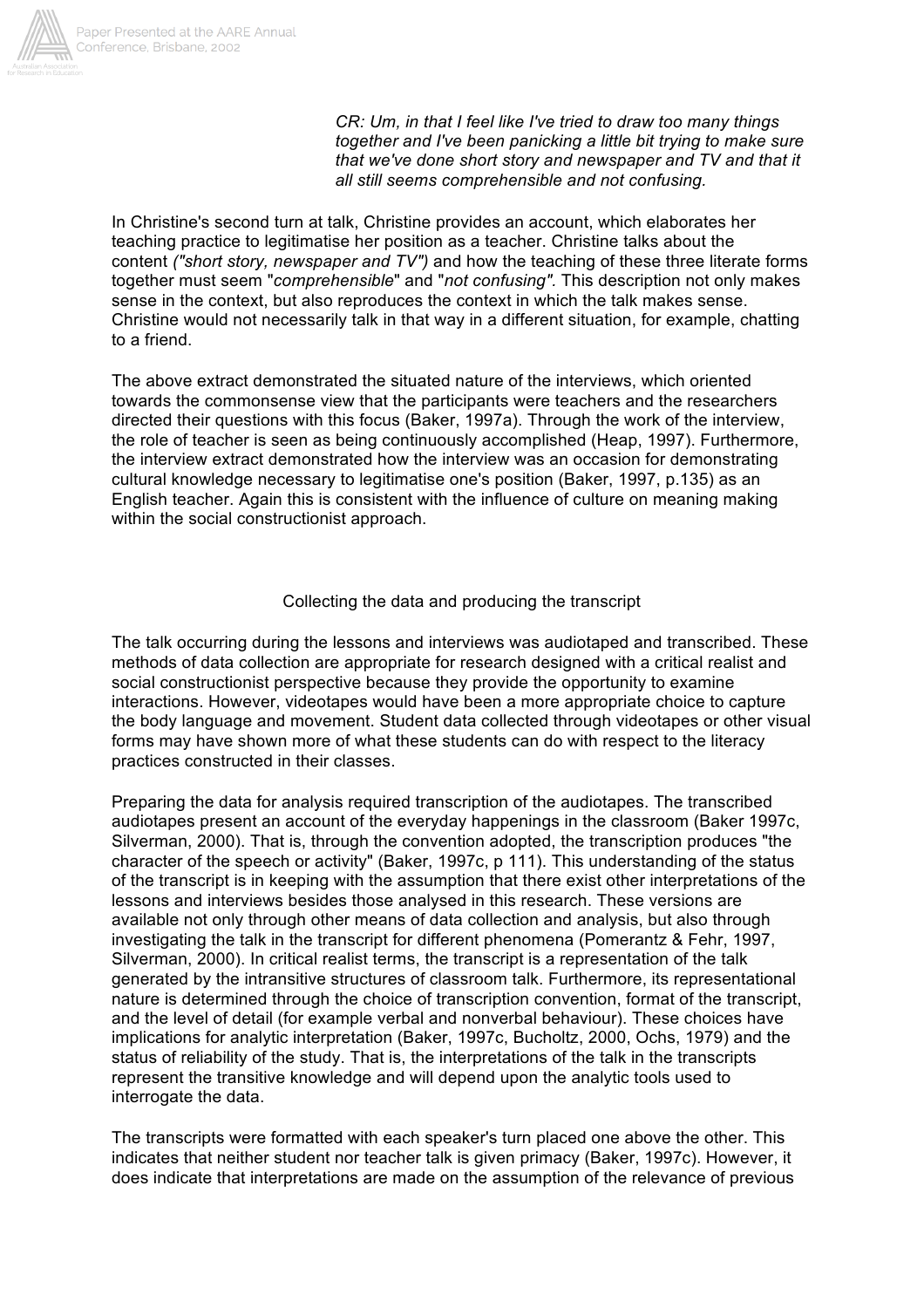

turns of talk (Ochs, 1979, p. 46). This is appropriate to investigate how the teachers and students together co-constructed their talk to make hearable the literacy and literate practices in these English lessons.

The transcription process outlined above, allowed the talk to be made visible as social interaction in keeping with social constructionist and critical realist frameworks. This was the first step in relating the empirical data to the theoretical framework. The next section explains the analytic process whereby the data is interpreted in a form that can be understood within the Bernsteinian theoretical concepts

## **Analytic Method**

Interview accounts

The analytic method was designed to reflect the features of critical realism and social constructionism. The key feature was to produce knowledge about literacy teaching practice from the interaction between interviewer and teacher but which was not the researcher's interpretation of their meaning. Rather, the knowledge co-created was hearable in the turn by turn interaction.

The analytic process involved five steps<sup>ii</sup>, interrogating the interview accounts in increasingly finer detail and analysing the empirical data drawing on specific theoretical concepts. There is not the space here to describe the process in great detail, and where possible I will illustrate the process with examples from the data.

The first three steps identified the major topics of talk from the whole corpus of interview data and indicated stretches of interview talk illustrating the issues within these topics. Part of this process involved marking in each teacher's account the talk around major topics. These segments of talk included the interviewer's questions and the teacher's responses. This stage required recognition that the questions and responses are "packaged" in particular ways to talk about the teaching of literacy to a culturally diverse student clientele (Pomerantz & Fehr, 1997, p.72). This is a clear example of the co-creation of knowledge evident in both critical realist and social constructionist approaches. For example, in Extract C, a researcher (R) asked Gladys Bolton (GB) about inclusive education.

*Extract C*

*R: How do you go about ensuring, or designing your language and literacy curriculum so that it is inclusive of the different ethnic identities?*

*GB: In a formal sense, you mean?*

*R: In a formal sense, but also um, you know, if you make changes to the way you speak to a class?*

*GB: Well, the thing is, I find with my classes in the junior school, that I never expect everyone to understand everything I'm, every instruction say, the first time. So there's that. I know I'm going to have to say things in a few different ways, but everyone gets that...*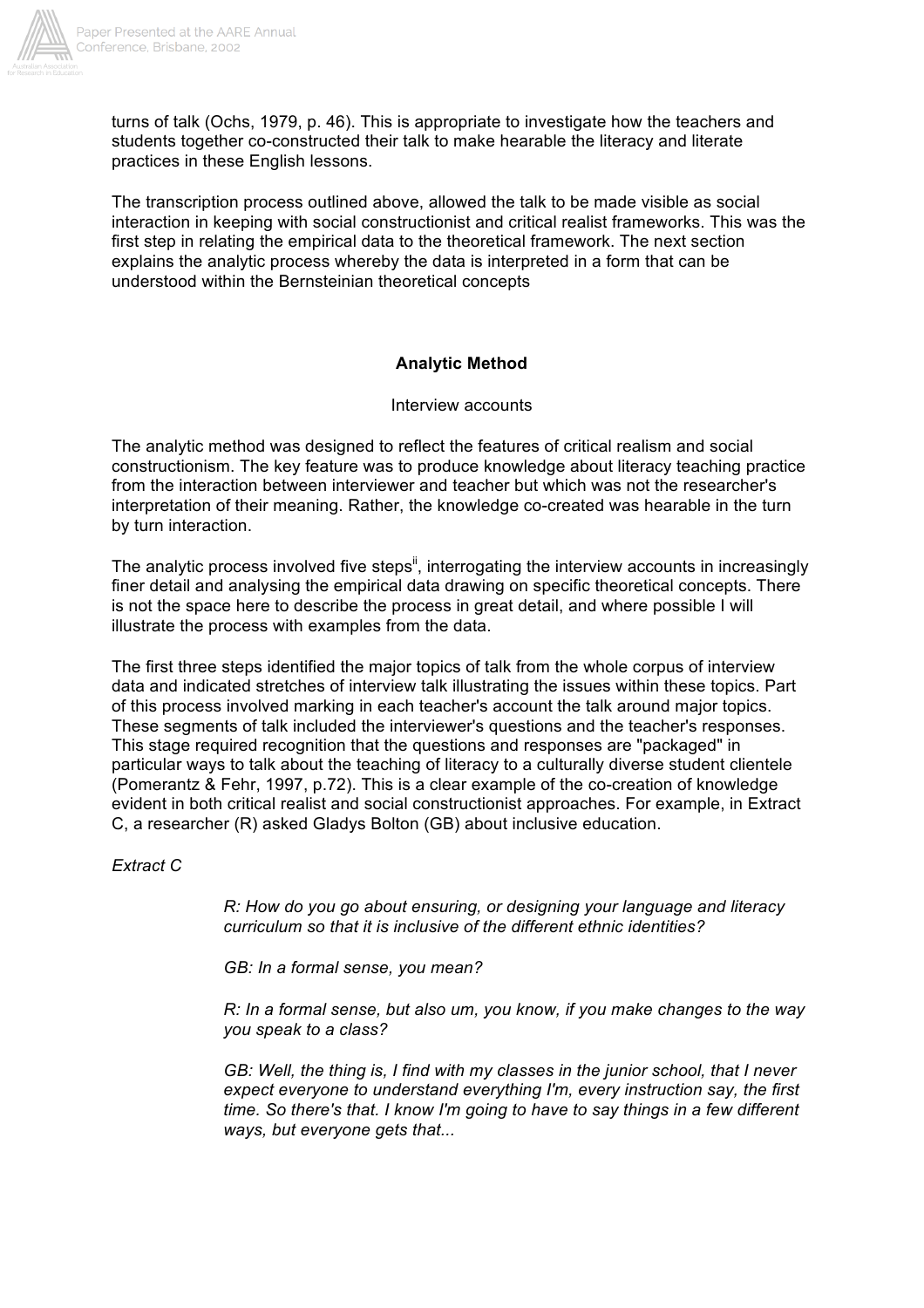

The researcher's question assumes that a characteristic of the language and literacy program is inclusivity, that is inclusive of ethnic identities (and not other types of identities). Moreover, the researcher's question suggests that inclusivity could be manifested through the way the teacher speaks to the class. Gladys Bolton responded to the two key points in the researcher's question. An ethnomethodological account would say she oriented to the interview as a teacher through contextualising her answer (for example, *"my classes in junior school").* A critical realist account may infer that the underlying structure of interview talk has generated her account in a particular way.

In the fourth step, the indicated sections of interview talk were analysed using membership categorisation analysis. Membership categorisation analysis is a form of ethnomethodological analysis and can show how the teachers produce their descriptions of the students and their literacy teaching practices. In detailing the sense-making in the teachers' accounts, the researcher has access to the "what" of the teachers' descriptions. The talk in these interviews employs cultural interpretations about teaching literacy, teaching a culturally diverse student clientele and teaching students from low socio-economic areas that "allow the members of a culture to hear these interpretations as both sensible and reasonable" (Gunn et al, 1995, p.92, 93). Documenting the ways in which teachers, as mainstream English teachers, describe the students, their literacy teaching practices and the influences on it, "is crucial to understanding what *is* and what can be changed" (my emphasis) (Gunn, et al, 1995, p. 92).

The analytic task then, is to document the speaker's logic in their explanations and descriptions and not to pre-empt their meaning. Membership categories are "categories of person, place or activity" (Baker 2000, p. 101). These categories, linked by activities or descriptions, are called membership categorisation devices (MCD) (Baker, 1997a, 2000). Thus, a membership categorisation device "consists of a collection of categories ... and some rules about how to apply these categories" (Silverman, 1998, p. 79). However, the membership categorisation device is not an established framework of categories of knowledge (Baker, 2000, p. 101). Rather, "it is in their *use* that the *collect-able*character of membership categories is constituted and membership categorisation devices assembled *in situ*" (Hester & Eglin, 1997, p. 20). In the following interviewer question in Extract D, the language and literacy curriculum becomes the membership categorisation device, to associate language and literacy education with the predicate "inclusivity" and the activity of teacher talk.

## *Extract D*

*R: How do you go about ensuring, or designing your language and literacy curriculum so that it is inclusive of the different ethnic identities?*

*GB: In a formal sense, you mean?*

*R: In a formal sense, but also um, you know, if you make changes to the way you speak to a class?*

The use of "language and literacy curriculum" as the MCD in the question and the orientation of the teacher to this MCD illustrate how the MCD are talked into being.

Various MCD, such as "students" and "language and literacy curriculum", could be found across the interview accounts. Hester and Eglin (1997) explain that "what a device collects depends on how it is used *this* time" (p. 17) and further "a device can mean different things and hence collect different categories on different occasions and in different contexts" (p.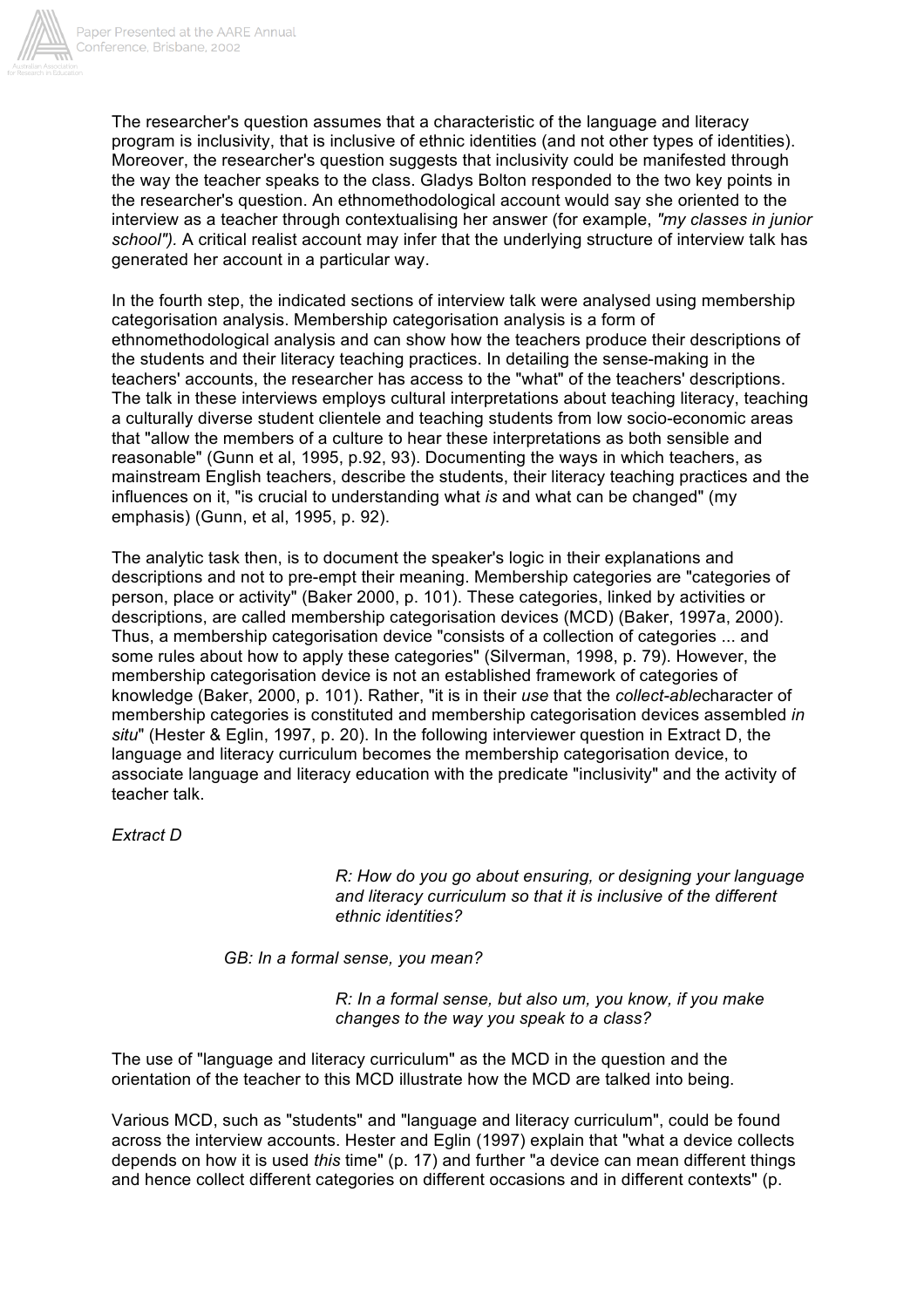

18). Categories invoked through participants' interview talk are maintained or changed through what is associated with them (Heritage, 1984, p.147), that is, their predicates. Predicates are "category-relevant features" such as "actions, motives, reasons, beliefs", and attributes (Eglin & Hester, 1992, p 244). The following Extract E shows how the categories, classroom management, and students can be heard as belonging to the MCD "teaching strategies". This interview extract (on the left hand side) with a researcher (R) and Joe Deprim (JD) was taken from the long response to the question. (A discussion of the talk is on the right hand side.)

## *Extract E*

*R: ... In terms of how you see the kids and the diversity, ...issues you've raised about the curriculum approaches to the teaching of literacy. What would you like to see occurring in the school to deal with a lot of those issues? ...*

*...*

*JD:... I had the attitude of getting away from the teacher-centred ((inaudible)) and letting things happen more with discussion etcetera maybe, you'd realise that ah, stop and think about this, that ah, it's nice on paper but not necessarily so good in practice. ... especially in schools like this. A lot of the English speaking kids, for different reasons, laziness whatever. The ease of distraction, a lot of them are easily distracted. ... So if you give them something clear to focus on, they'll do that in a few minutes. It's horses for courses. Teaching strategies that would be wonderful at Forestwood would probably go over like a lead balloon here, and visa versa. Things that I'd do here that are successful you'd probably get kicked out of some schools for doing this.*

*R: So what would be some of those examples, a couple of examples of those?*

*JD: Well, here, as you've probably noticed, you have to spend a fair amount of time and attention on classroom management. Yeah, I've got no objection to constructive noise in the classroom as long as it is constructive. Here if you use the techniques that bring up the noise level it has a compounding effect and you find very quickly that it goes from positive to negative.*

*Teacher centred* is heard as belonging to the collection "teaching strategy". *Discussion*is heard as being a strategy in contrast to teacher-centred strategies. However it is heard also as being a teaching strategy.

The teacher then talks about student behaviour, another category, but because of the sequence of his talk; teacher centred - discussion - student behaviour - distraction - teaching strategies; student behaviour is heard as belonging to the collection teaching strategies.

The teacher hears the question about successful strategies and invokes the category "classroom management" and a predicate "constructive noise". Therefore these categories also belong to the collection teaching strategies.

Through a fine-grained analysis of the transcripts such as the extract above, the situated nature of the talk is evident as is the logic of the teachers' talk. That this teacher invoked such categories as classroom management, and students and their attributes, with the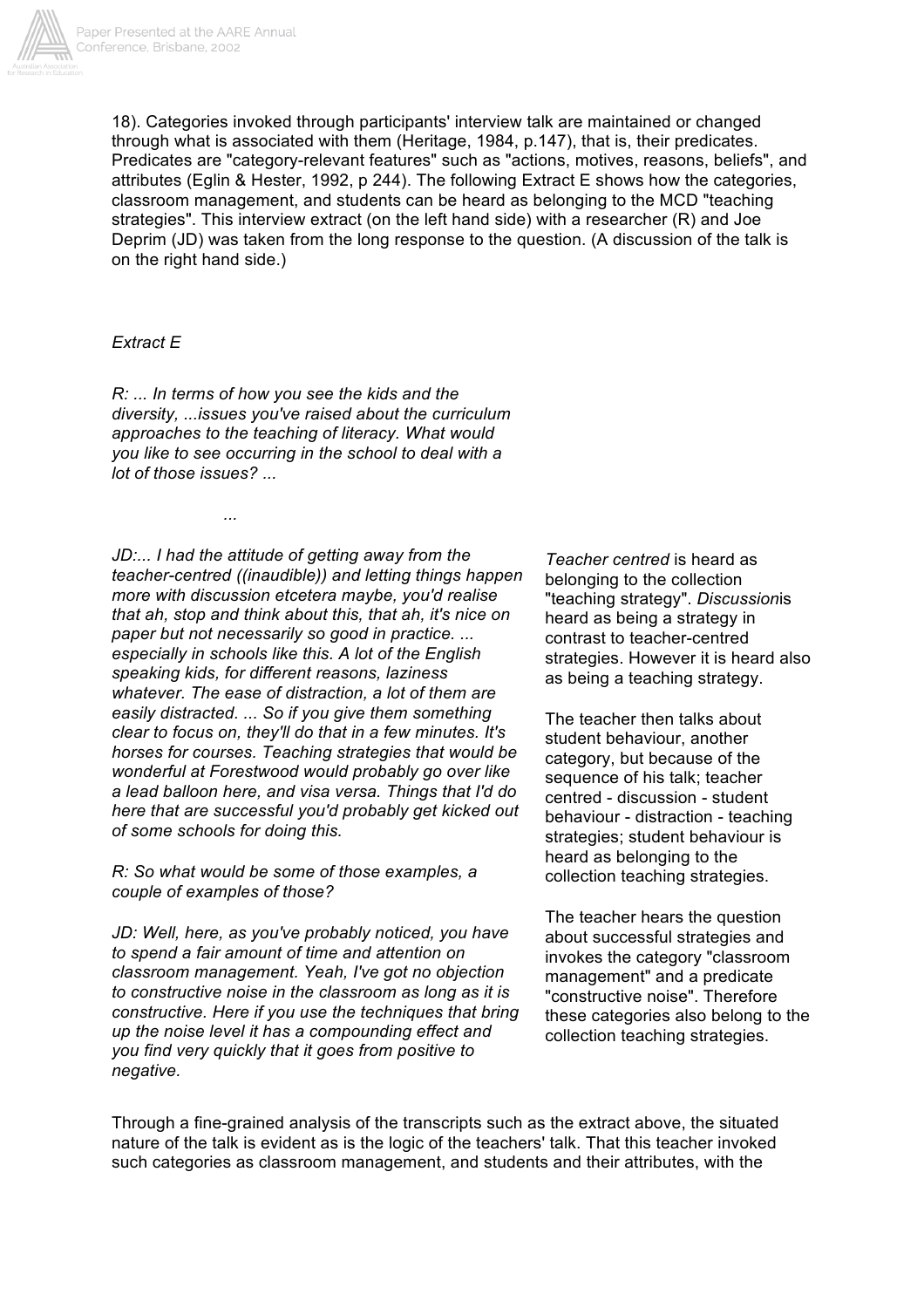

Paper Presented at the AARE Annual Conference, Brisbane, 2002

> collection teaching strategies suggests that these may be important to consider before implementing certain teaching strategies at this school.

This analytic process interpreted and organised the teachers' talk about their literacy teaching in a form that, in the fifth step, could be further investigated drawing on Bernsteinian theoretical concepts.

In the fifth step, the descriptions of categories and their predicates within the major topics were associated with the concepts necessary to a theory of instruction (Bernstein, 1990, 1996, 2000), for further analysis. The theory of instruction is a recontextualising principle, which modifies the pedagogic discourse through the regulative discourse. In this research, teachers' interview talk about the learners, and the English teaching practice constitutes the theory of instruction. The topics of talk, concerning the learner, included talk about different groupings of students, relations between teachers and students and between students, and students' abilities with respect to literacy. The teachers' explanations of their English teaching practice related to categories about what to teach and how to teach it, that is, the selection, sequencing and pacing of the literacy knowledge and skills. For example, teachers' explanations about how they make their language and literacy curriculum inclusive may refer to categories of literacy knowledge they consider relevant for this student clientele.

Through the analytic process described above, the theory of instruction can be described comprehensively in terms of its constituent parts, as accounted for by the teachers in their interview talk. This description provides a perspective on the sorts of literate practices and knowledge considered appropriate for these students in these schools.

The purpose of analysis of the talk in English lessons is to see what sorts of literacy and literate practices are actually enacted in the classroom in these particular lessons. The analytic procedure is explained in the next section.

## Analysis of talk in English lessons

Classroom talk (with a particular focus on teacher talk) was analysed for its production of what counts as literacy knowledge and practices in the lesson. Classroom members organise their talk to both reflect and constitute their classroom setting and to accomplish some task within that setting (Baker, 1997b) indicating the sense-making activity typical of social constructionist approaches. Therefore, it was important to analyse the organisation and nature of the talk to realise the work it accomplished in constructing and constituting literacy practices. Analysis occurred at two broad levels - the overall structural organisation of the lesson and the organisation of the talk within the various lesson structures.

#### *Structural organisation of lessons*

First, lessons were examined for their organisational structures. A lesson can be described as the "effort by teachers and students to maintain a common focus of attention and some shared activity structures for as much of the typical 40-minute period as possible" (Lemke, 1990, p. 51). Lessons involve a set of group interactions, and communication occurs through some order of turn taking, where each party to the interaction must make their talk comprehensible to all (Heap, 1990). Furthermore, a lesson is a "human social construction" (Lemke, 1990, p.2, Cazden, 1988) where it is expected that some learning will take place. Again, this can clearly be seen within social constructionist and critical realist approaches. Such a conception of lessons captures the organisational structure but also allows for meaning to be constructed through the interactions.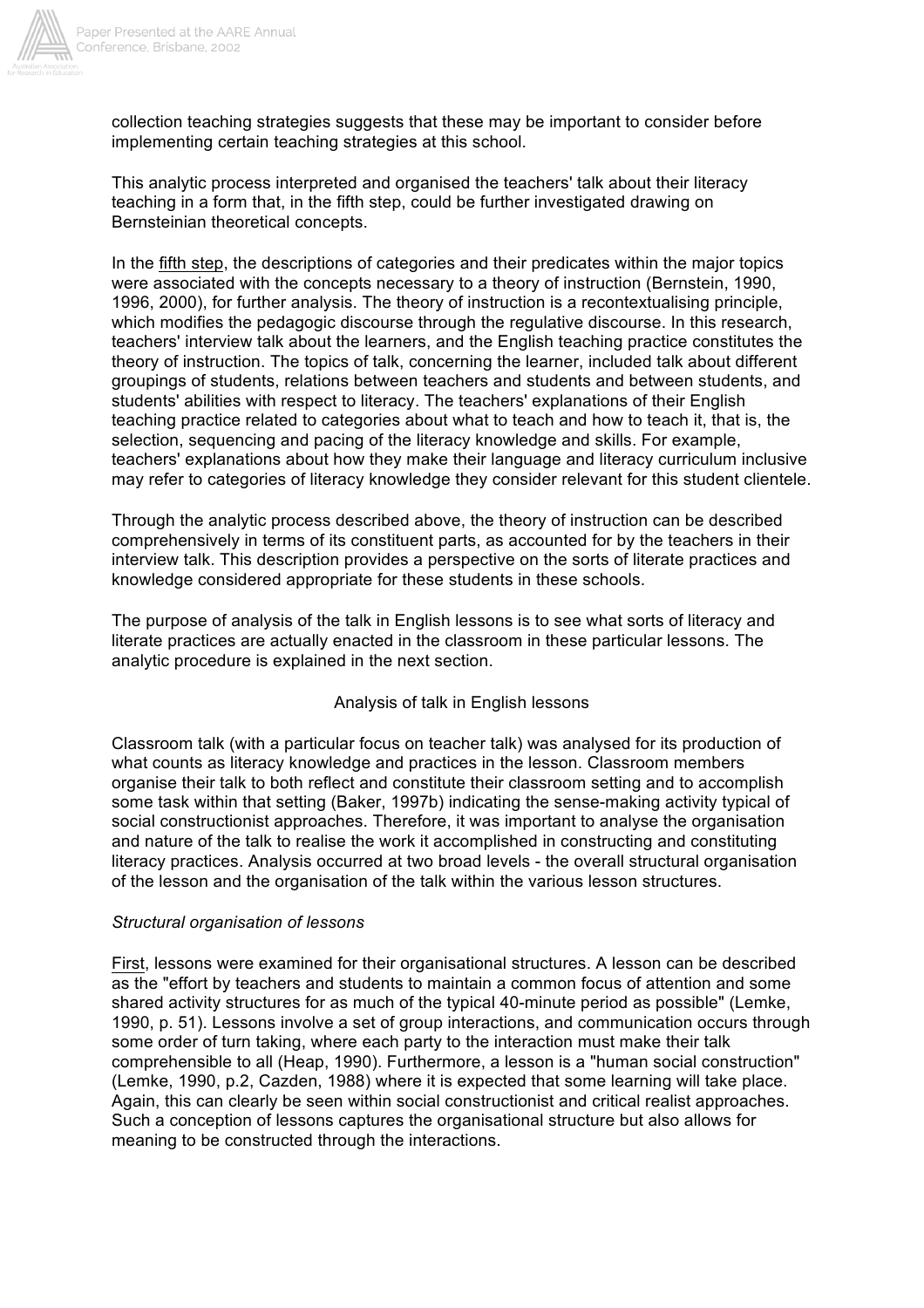

The lessons analysed in this research were divided into phases, which are segments of lessons with a particular purpose or focus of activity and/or learning. The lessons were divided into phases such as introductory, diagnostic (Lemke, 1990), preliminary, and main lesson<sup>iii</sup>.

Second, the activity structures within each phase were identified<sup>iv</sup>. Lemke (1990, p. 198) describes an "activity structure as a socially recognisable sequence of actions". The parts of the activity structure each have a purpose and occur in a certain order (Lemke, 1990). In this research, these activity structures provided the basic organisational unit within which the literacy knowledge is constructed (Baker, 1992). Heap (1985) explains that is it is through the various structures of talk that certain tasks are accomplished.

A further analysis of the talk within these activity structures, specifically the turn-taking organisation and features of the talk, showed participants constructing the literacy knowledge through their 'sense making' of the interactions in the lessons.

## *Organisation of talk within activity structures*

In the third step of the analysis, the organisation of the talk within selected activity structures was examined. The activity structures described different forms of turn-taking organisation. For example, in a teacher monologue there was only the teacher's turn and the students were not expected to comment or respond (cf Heap, 1992) whilst a triadic dialogue included at least three turns, a teacher question, student response and teacher feedback. These differing forms of turn organisation provided various means of co-constructing the literacy knowledge and produced different types of knowledge. For instance, propositional knowledge, skills or know-how and cultural knowledge can be produced through the triadic dialogue, often achieved in the teacher's final turn of talk, the evaluation or feedback turn (Heap, 1985).

Within each activity structure, the design of each turn and the various utterances within each turn served particular purposes, but these purposes are recoverable only through an analysis of the sequential organisation of the talk (Heap, 1992). It is the place within the sequence and how the utterance is heard that determines the meaning (Freiberg & Freebody, 1995). Heap (1992) states that

> Of primary importance (is) not what an actor/speaker intends or claims to intend by some action, but rather, what the consociate/hearer can understand from the actor/speaker doings or sayings (p 26).

Furthermore, the knowledge is shaped through the turn by turn interaction during which students' and teachers' talk orients to prior and subsequent turns at talk (Mehan, 1979, Freiberg & Freebody, 1995, Baker, 1997b). This is especially evident across and within the triadic dialogues, the predominant activity structures in lessons (Mehan, 1979). Prospective and retrospective orientation to talk is important to the progression of the lesson. When participants don't orient to talk in the preferred way then interactional troubles are produced (Heap, 1990, Freiberg & Freebody, 1995). Repair strategies are then used that can alter the pace of the lesson and affect the knowledge produced through the talk.

A number of research studies (Heap, 1985, 1990, Baker and Freebody, 1989, Freiberg & Freebody, 1995, Mercer, 1995) have shown how teachers shape the knowledge and orient the students towards a particular shared interpretation of the text under discussion through various features of talk<sup>v</sup>. The use of these various techniques not only construes knowledge in certain ways but also imparts or assumes cultural knowledge. For example, Heap (1985)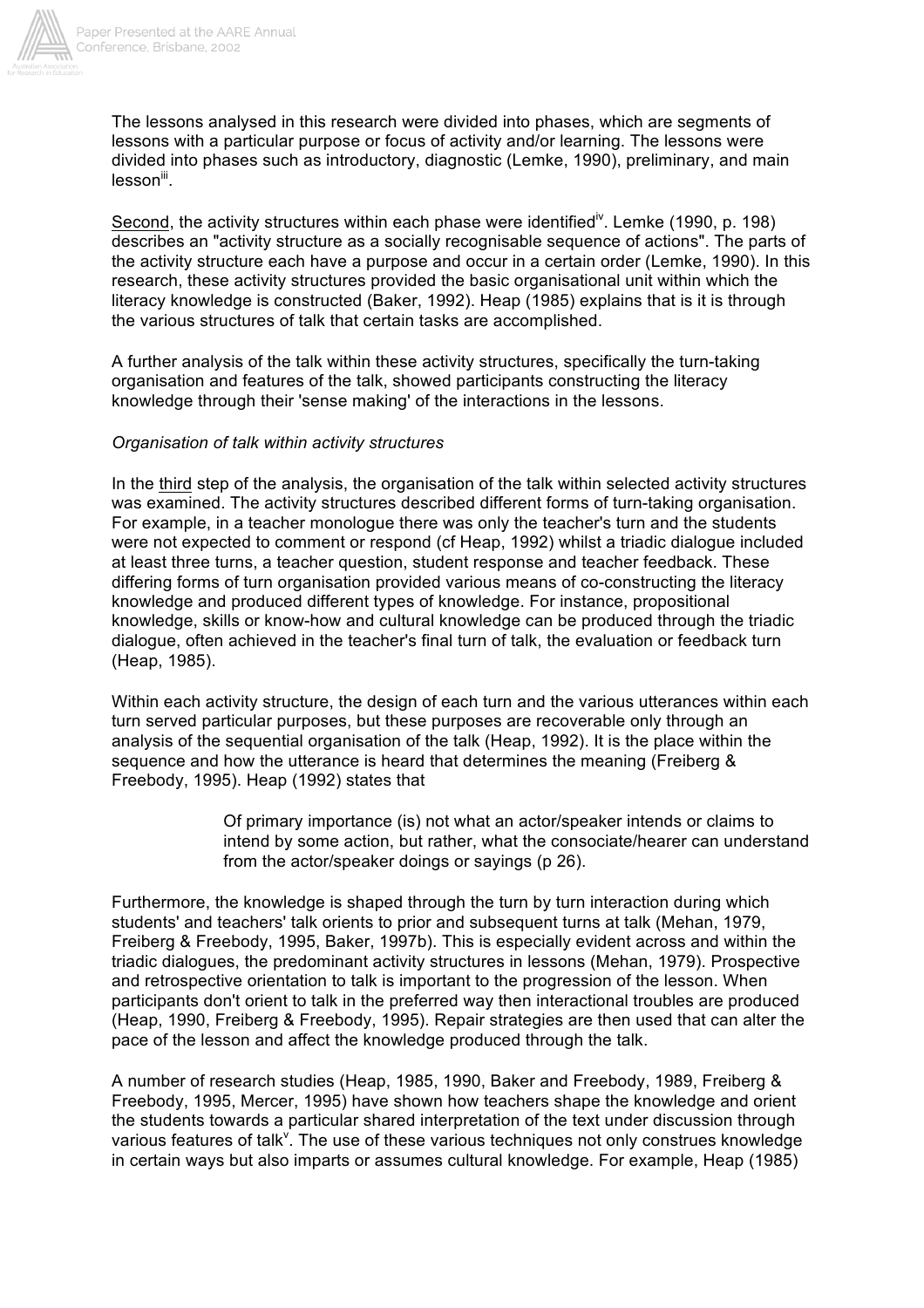

found that cultural knowledge was necessary to answering the teacher's questions about a text. He describes what the student must do.

> ...What counts, in effect, as comprehension is not simply loading and retrieving propositions from memory. Instead, the student must take the text off the page and into the culture, which can only be his or her culture as he or she understands it. In this sense, reading comprehension is comprehension of culture and the logic of its organisation and possibilities. The text is simply the site for launching that comprehension. (p 265).

Cultural knowledge or logic implicit in the classroom talk is important to investigate to show how cultural difference is enacted in these English lessons. Examination of the talk for what is heard, turn by turn, can make visible the hidden assumptions about each participant's knowledge base. Furthermore, exploring the teacher's turns at talk may reveal a logic that is not heard by the students.

As a consequence of the interrogation of the lesson talk for the features explained above, the data is redescribed to inform the researcher about the literacy and literate practices accomplished in these lessons. The redescription also facilitates a further analysis using the Bernsteinian model of the pedagogic practice.

## *Describing the Pedagogic Practice*

Below an extract of data (Extract F) from a Year 10 English lesson is analysed to show how the features of the talk are reinterpreted into the Bernsteinian theoretical concepts and what this means for the type of literate practice co constructed in the lesson.

This extract occurred early in the lesson and is part of a main lesson phase. The lesson is part of a unit on media, in particular newspaper stories. Gladys Bolton (GB) is the teacher and S represents students' talk.

#### *Extract F*

*GB OK. The next one you can't even read, so we'll continue on. Now, what we're going to be looking at over the next couple of lessons is how to sequence your news story. You already know that by the time you looked at the headline and your lead paragraph or your intro, you should know all the key facts of how what when where at least, of your story. The why and the how come very soon later. But, you have to prioritise from most important to least important as well. When you're given your press release to do, and we're going to practice press releases, you can be given a whole lot of information, and what you've gotta do is say well, rightoh, what is the news here. What is the most important thing that people will want to know. You then include all the information, but you unpack it from most important to least important. OK so you sequence it. Yea, don't worry, it's not switched on, I don't think it is anyway. OK right, first, the sensational news. Right, so if you've got a, aahm, sensational part of a story, obviously, that's going to be what gets your reader in. So you mention that bit first. OK Tanya. So let's have a look at it. I should, this is suggested journalist's scenario, OK. I should [*

*S [Isn't it real.*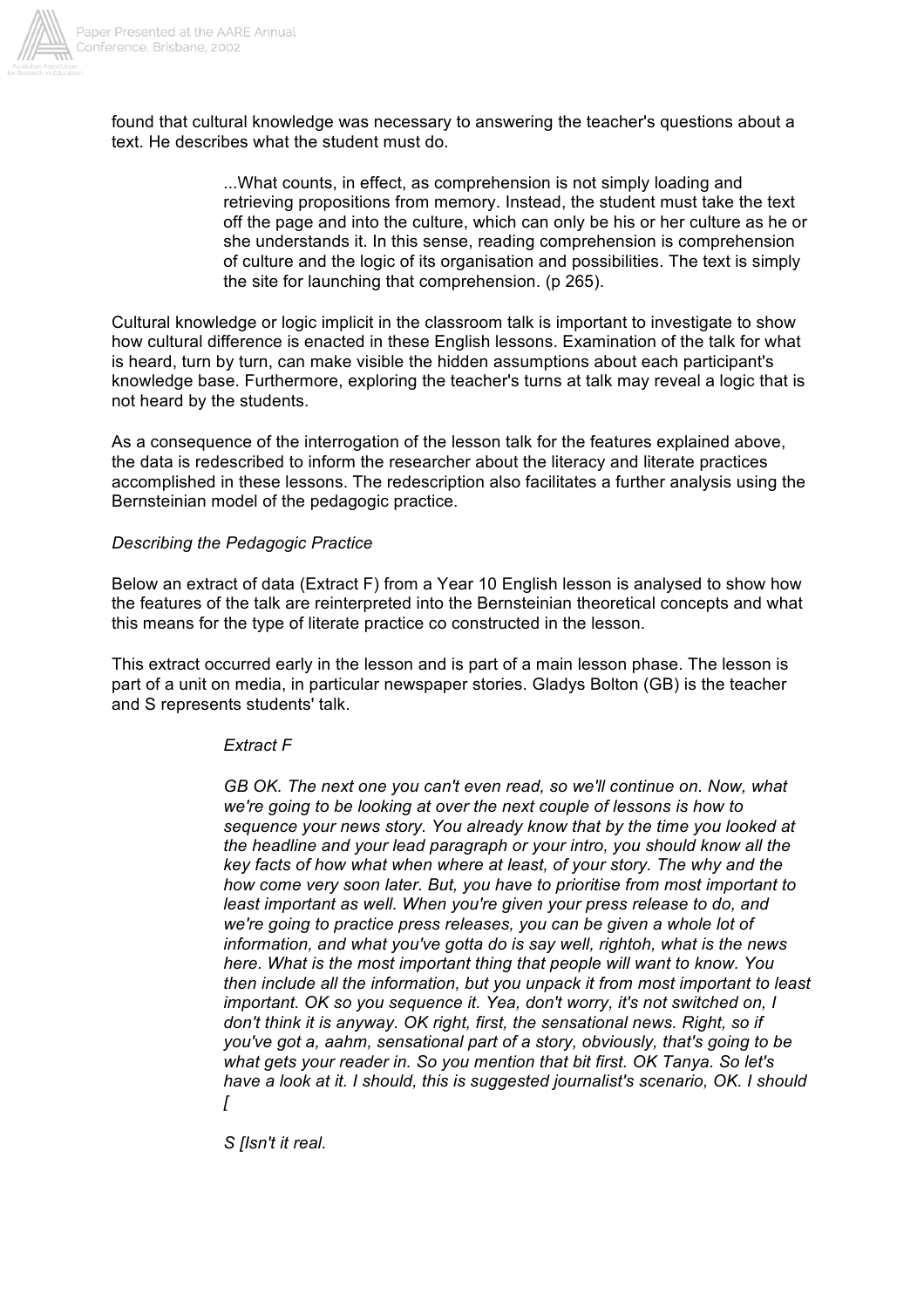

*GB Well, it's a scenario for a story, it's just the outline of a story, sssh, not prioritised, not prioritised. So we look at how you get from that to the story. So Ashley, you might like to read that paragraph please.*

*S A SHIPWRECKED SAILOR ((word is SOLO)) YAT, YACHTSMAN TELLS THE NEWSPAPER HOW ((word is THAT)) HE LIVED ON CRABS, OYSTERS AND LIZARDS FOR SIX DAYS WHILE STRANDED ON AN UNINHABITED PART OF THE NORTHERN TERRITORY COASTLINE. HOW WOULD THE NEWSPAPERS REPORT HIS DIET? CRABS AND OYSTERS ARE SERVED IN RESTAURANTS.*

*GB So crabs and oysters might even be fun, mightn't it? So, who's going to that's news or, uuuugh, you now, something that makes your spine go cold. OK [*

*S [Lizards?*

*GB Yea, but lizards, we don't eat lizards all that often, OK?*

*S We don't eat lizards period. That's disgusting.*

*GB No, that's right.*

*S I eat goannas.*

*GB OK, keep going Ashley.*

*S A DIET OF LIZARDS IS SENSATIONAL ((left out AND)) NOT FOR THE SQUEAMISH. THE NEWSPAPER WOULD HEAD THE LIST OF FOODS WITH RAW LIZARD.*

*GB Yea, so obviously, you know, you conveniently forget the crabs and oysters unless the story goes on much later, it's a very insignificant detail. That's going to be what gets people into reading that article. ((Reading)) MAN LIVES ON LIZARD FOR SIX DAYS.*

This extract begins with a teacher monologue (lines 3 to 16) where Gladys outlines the content of the next few lessons. The students will be learning about how to sequence a news story. Gladys reminds the students of what they already should know about the structure of a news story (lines 3 - 8) but she then explains it again, without questioning the students about what they remember. In this way, the knowledge about the structure of news stories is being made public and therefore the students are accountable for knowing it.

Gladys provides the students with an abstract explanation of how to structure the story *"But you have to prioritise from most important to least important as well."* (lines 7,8) and then explains it using more everyday language *".. well rightoh, what is the news here? What is the most important thing that people will want to know"* (lines 10,11) and later in lines 11 and 12 *"but you unpack it from most important to least important. OK, so you sequence it."*. In doing so, Gladys provides the students with a method to determine the most newsworthy piece of information. Already in the first 16 lines of teacher talk, the structured nature of this particular literacy practice is evident.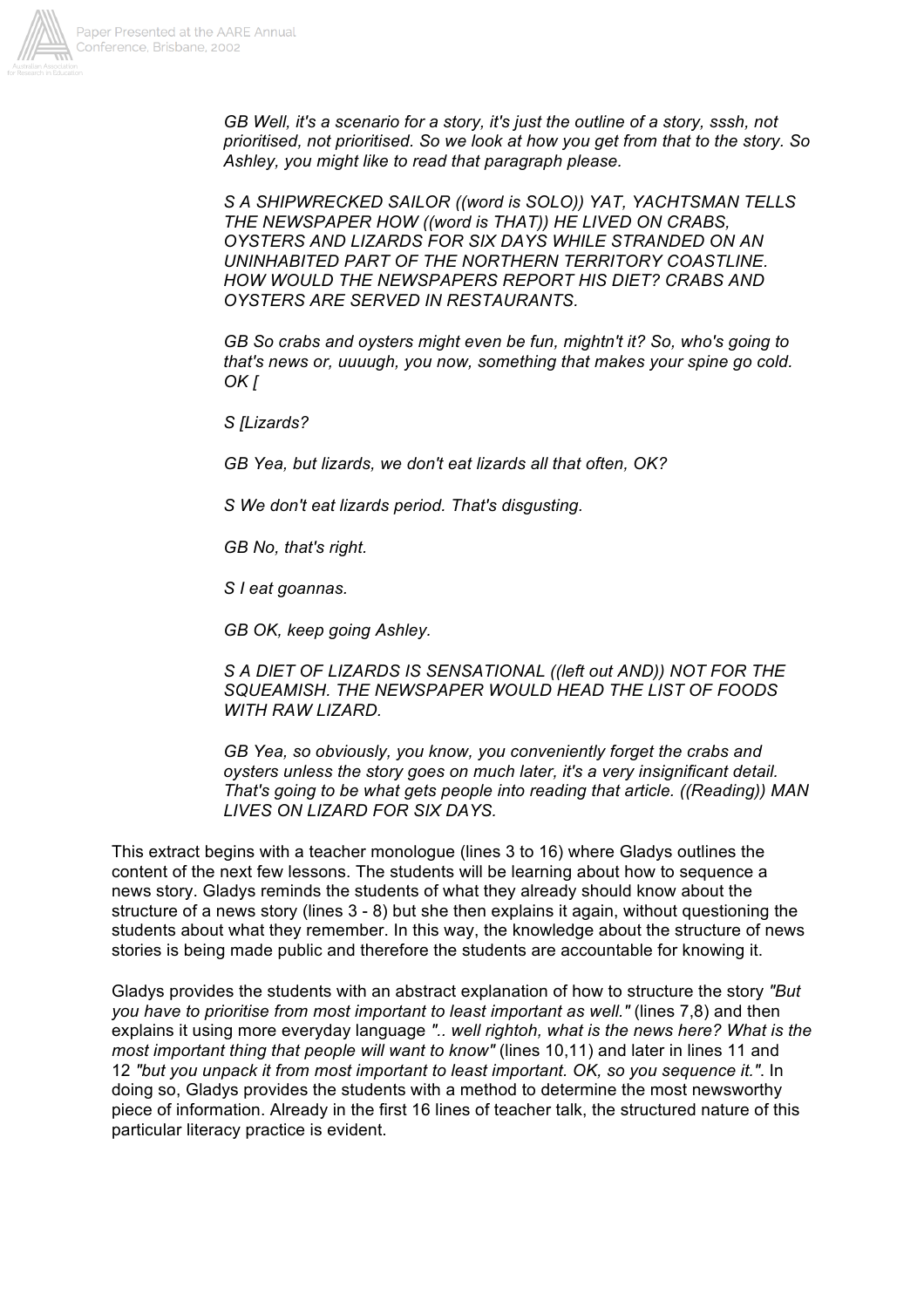

The next activity structure (lines 18 to 25) is an external text dialogue where the student is reading from a text (in capital letters in the transcript). It is interesting that the text states *"CRABS AND OYSTERS ARE SERVED IN RESTAURANTS"*. This could be seen as a piece of cultural information whose significance must be recognised in order to be able to write a news story in English in an Australian newspaper. Gladys colludes in emphasising this piece of cultural information in her next turn (line 26). She then uses a cued elicitation (lines 27 to 29) to ensure the students recognise the most newsworthy piece of information the eating of lizards. The eating of lizards is presented as something unpleasant both by Gladys and a student (and later the text) and therefore newsworthy, although there could be students in the room who may have eaten lizards as part of a "traditional" diet. We do not know whether the student who eats goannas (line 32) is trying to be disruptive or just contributing, although this student's response is ignored.

In the final activity structure (lines 34 to 39), Gladys emphasises through elaboration the importance of prioritising the information and uses words such as *"you forget the crabs and oysters", "insignificant detail"*, and *"what gets people into reading the article"*.

In summary, Gladys explicitly structured how to write the lead of a newspaper story and in doing so constructed a category of literacy practice with defined features that is distinct from other types of literacy practices. In so doing, she provided students with the knowledge of the constituent parts of headline writing and with the cultural knowledge necessary to recognise the sensational news (the instructional discourse). Concerning the regulative aspect of her talk, Gladys exerted tight control over the talk. She did not invite other ways of interacting other than listening to the teacher and answering her questions. Furthermore, in her explicit sequencing of the method for writing the headlines, Gladys directed student behaviour in dealing with the text. This form of talk strongly controlled the knowledge produced in the lesson.

Thus far in this lesson, the instructional and regulative talk is evident in constituting knowledge about the literate practice of writing the lead for a news story headlines. Through making these explicit, and identifying the patterns of talk, there is the opportunity to understand this particular teaching practice and if necessary determine where and how to change it.

## **Conclusion**

As stated at the beginning of this paper, this research occurred within the social interactions in a school and meaning is both influenced and constructed by its social context. The understandings provided by critical realism and social constructionism, specifically ethnomethodology, offer an explanatory framework for researching talk and also anchor the meaning-making process in the turn by turn organisation of the talk. The design of the research instruments, data collection, transcripts and analytic procedures are compatible with these understandings and produce knowledge about the constitution and construction of literacy in these lessons.

## ACKNOWLEDGEMENTS:

The data used for this study were drawn from an Australian Research Council Project called "Constructing Australian Identities". Data analysed in this paper were collected for a Large ARC project awarded to Parlo Singh, James Garton and Peter Freebody, File Number A79601654.

I would like to acknowledge my colleague, Delia Hart, for her generous assistance with early drafts of this paper. I would also like to acknowledge the support of my two supervisors,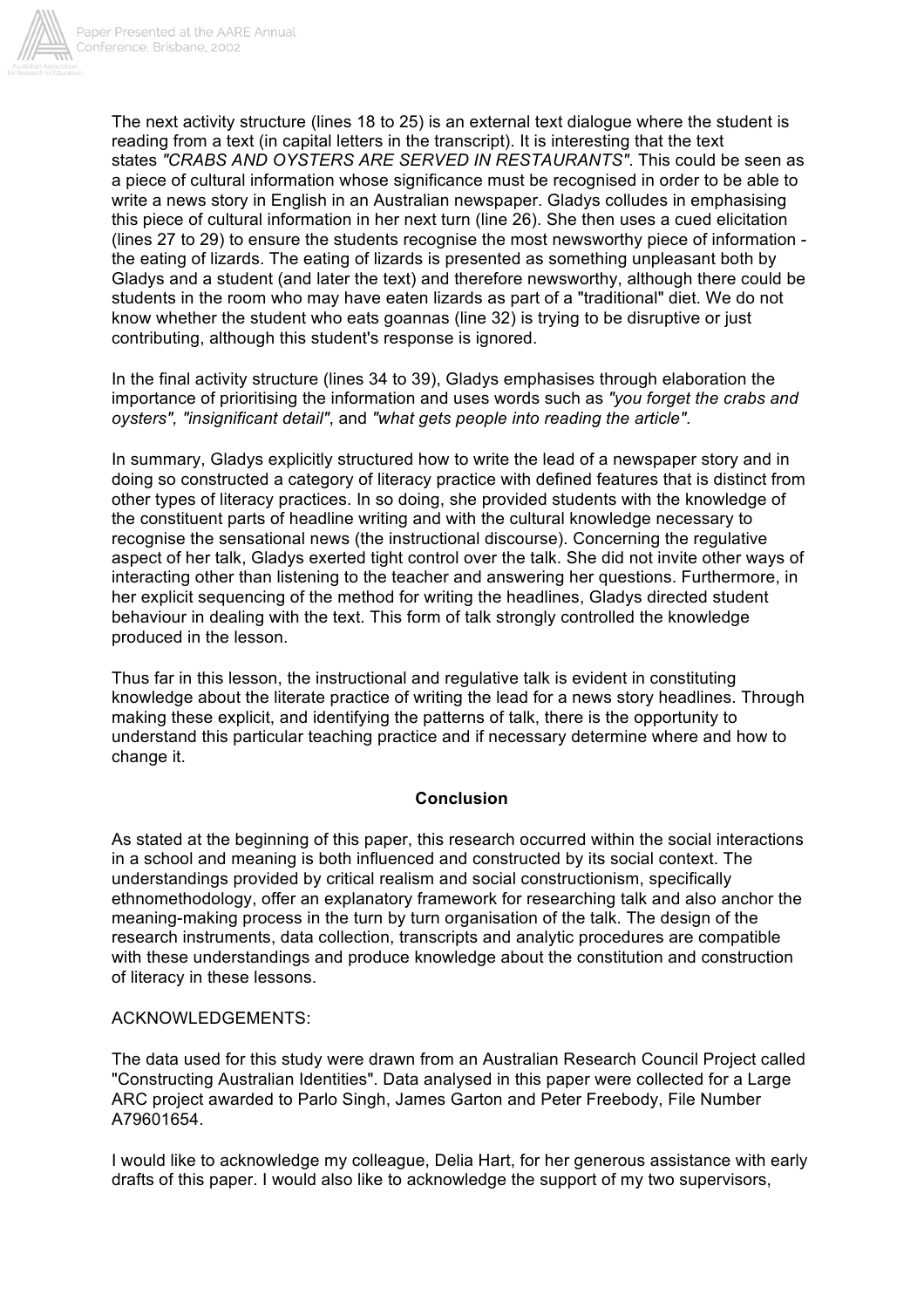

Associate Professor Parlo Singh and Dr Susan Danby, with developing my understandings of critical realism and social constructionism (especially ethnomethodology).

Any errors or omissions are mine.

## **REFERENCES**

Baker, C. (1991) Classroom literacy events. *Australian Journal of Reading. Vol 14, No. 2. pp 103 - 108.*

Baker, C. (1992) Description and Analysis In Classroom Talk and Interaction. *Journal of Classroom Interaction, 27, 2, 9 - 14*.

Baker, C. (1997a) Membership Categorization and Interview Accounts. In D. Silverman (Ed), *Qualitative research: theory, method and practice* (pp130 - 143). London: SAGE **Publications** 

Baker, C. (1997b) Ethnomethodological Studies of Talk in Educational Settings. In B. Davies, D. Corson (Eds.) *Encyclopedia of Language Education, Volume 3: Oral Discourse and Education (pp43 - 52*). Netherlands: Kluwer Academic Publishers.

Baker, C. (1997c) Transcription and Representation in Literacy Research. In J. Flood, S. Brice Heath, D. Lapp (Eds) *Handbook of Research on Teaching Literacy Through the Communicative and Visual Arts* (pp 110 - 120). New York: Macmillan.

Baker, C. (2000) Locating culture in action: membership categorisation in texts and talk. In A. Lee, C. Poynton (Eds) *Culture & Text. Discourse and methodology in social research and cultural studies* (pp 99 - 113). St. Leonards NSW: Allen & Unwin.

Baker, C. & Christensen, (2001) *The Social Organisation of Work and Worker Identities in Primary School.*Paper presented at the Annual Conference of the American Educational Research Association Conference, Seattle.

Baker, C. & Freebody, P. (1989) *Children's First School Books*. Oxford: Basil Blackwell.

Bernstein, B. (1990) *The Structuring of Pedagogic Discourse. Volume IV. Class, codes and control*. London: Routledge.

Bernstein, B (1996) *Pedagogy, symbolic control, and identity: theory, research, critique*. London: Taylor & Francis.

Bernstein, B. (2000) *Pedagogy, symbolic control, and identity: theory, research, critique*. Revised Edition. London: Rowman & Littlefield Publishers, Inc

Bhaskar, R. (1989) *Reclaiming reality: a critical approach to contemporary philosophy*. London: Verso.

Bucholtz, (2000) The politics of transcription. *Journal of Pragmatics. 32, 1439 -1465*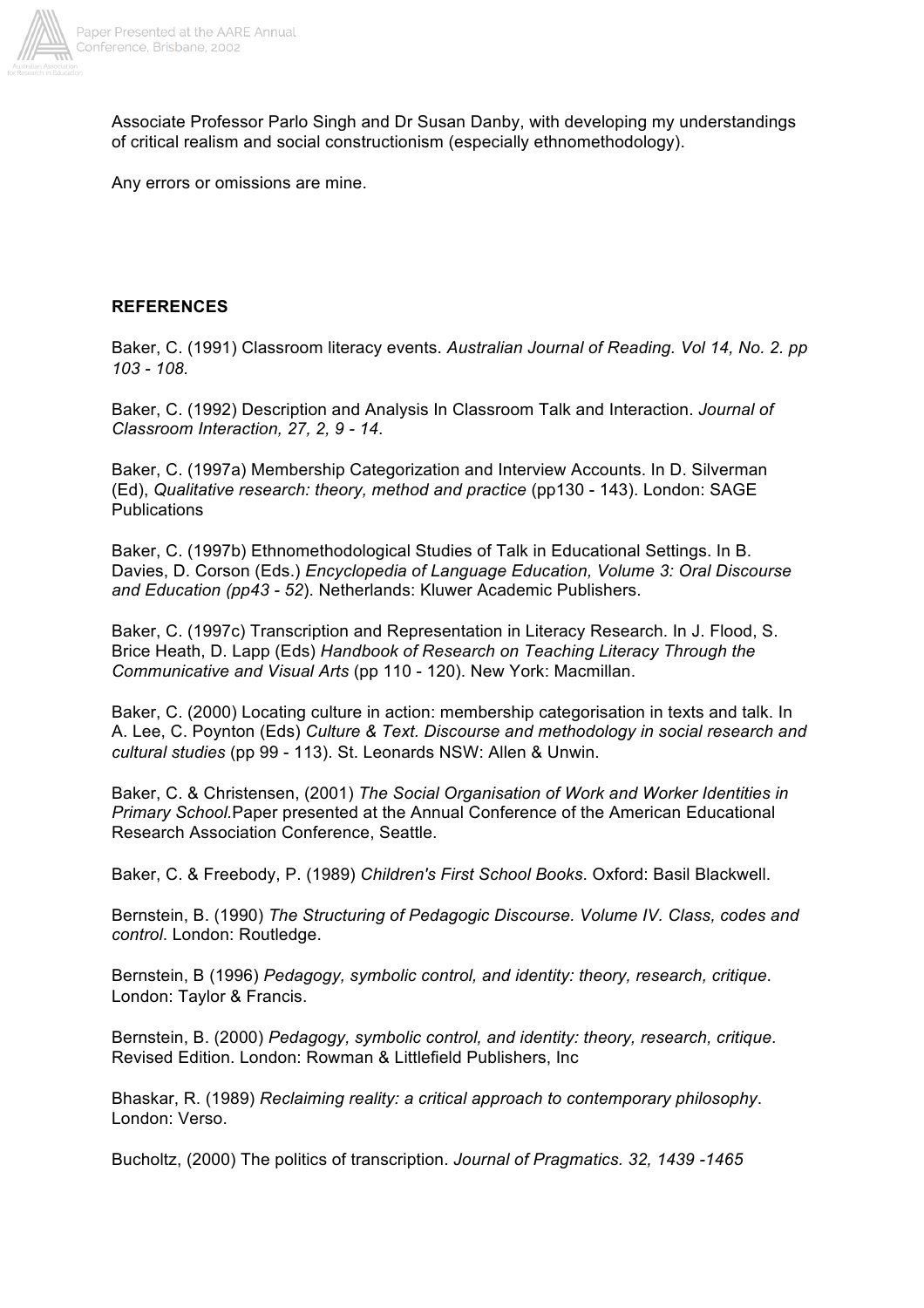

Cazden, C. (1988) *Classroom Discourse. The Language of Teaching and Learning*. Portsmouth: Heinemann Educational Books

Corson, D. (1991) Bhaskar's Critical Realism and Educational Knowledge. *British Journal of Sociology of Education*, *12, 2, pp 223 - 242*

Crothers, (1999) Let's get real: developing realist approaches within the philosophy of social science.*South African Journal of Philosophy, 18, 2, pp 211 - 222.*

Crotty, M. (1998) *The Foundations of Social Research. Meaning and perspective in the research process*. London: SAGE Publications

Dingwall, (1997) Accounts, Interviews and Observations. In G. Miller, R. Dingwall (Eds) *Context and Method in Qualitative Research*. (pp 51 - 65). London: SAGE Publications.

Drew, P., Heritage, J. (1992) Analyzing talk at work: an introduction. In P. Drew, J. Heritage (Eds) *Talk at Work: Interaction in institutional settings.* (pp 3 - 65). Cambridge: Cambridge University Press.

Edwards, A.D, Mercer, N. (1987) *Common Knowledge. The Development of Understanding in the Classroom.* London: Routledge.

Edwards, A.D., Westgate, D. (1994) *Investigating Classroom Talk*. London: Falmer Press.

Eglin, P. & Hester, S (1992) Category, Predicate and Task: The pragmatics of practical action. *Semiotica, 88, 3/4, pp 243 - 268*.

Frazer, (1995) What's New in the Philosophy of Social Science? *Oxford Review of Education, 21,3, pp 267 - 281*

Freiberg, J., Freebody, P. (1995) Analysing literacy events in classrooms and homes: Conversation-analytic approaches. In P. Freebody, C. Ludwig, S. Gunn (Eds), *Everyday literacy practices in and out of schools in low socio-economic urban communities*. Griffith University, Brisbane, Australia: Centre for Literacy Education Research.

Gubrium, J., Holstein, J. (2000) Analyzing Interpretive Practice. In N. K. Denzin, Y. S. Lincoln (eds) *The Handbook of Qualitative Research 2nd edition (pp 487 - 508)*. Thousand Oaks, California: SAGE Publications

Gunn, S., Forrest, T., Freebody, P. (1995) Perspectives on Poverty, schooling and literacy: the views of participants. In P. Freebody, C. Ludwig, S. Gunn (Eds), *Everyday literacy practices in and out of schools in low socio-economic urban communities*. Griffith University, Brisbane, Australia: Centre for Literacy Education Research.

Heap, J. (1985) Discourse in the Production of Classroom Knowledge: Reading Lessons. *Curriculum Inquiry, 15, 3, pp 245 - 279*.

Heap, J. (1990) Applied Ethnomethodology: Looking for the local rationality of reading activities. *Human Studies, 13, pp 39 - 72*

Heap, J. (1992) Seeing Snubs: An Introduction to Sequential Analysis of Classroom Interaction. *Journal of Classroom Interaction, 27, 2, pp 23 - 28.*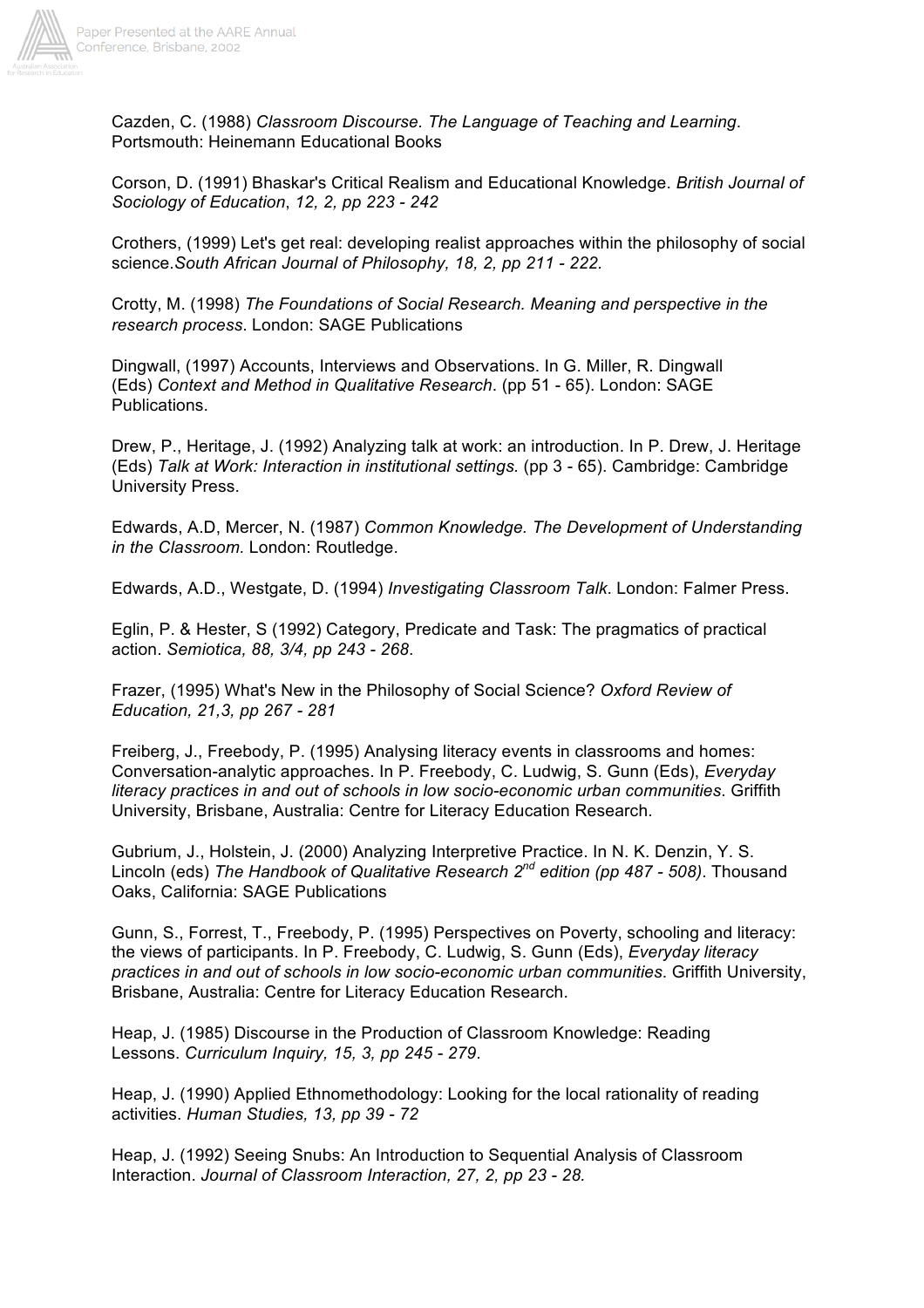

Heap, J. (1997) Conversation Analysis Methods in Researching Language and Education. In N.H. Hornberger, D. Corson, (eds) *Encyclopedia of Language and Education, Volume 8: Research Methods in Language and Education ( pp 217 - 225)*, Netherlands: Kluwer Academic Publishers.

Heritage, J. (1984) *Garfinkel and Ethnomethodology.* Cambridge: Polity Press.

Hester, S , Eglin, P. (1997) Membership Categorization Analysis: An Introduction. In S. Hester, P. Eglin (eds) *Culture in Action: Studies in Membership Categorization Analysis (pp 1 - 23)*. Washington D.C.: International Institute for Ethnomethodology and Conversation Analysis and University Press America.

Hicks, D (ed) (1996) *Discourse, learning and schooling.* Cambridge: CUP, pp 63 - 103.

Joseph, J. (1998) In Defence of Critical Realism. *Capital and Class, 65, pp 73 - 107*

Lemke, J. (1990) *Talking Science: Language, Learning and Values*. New Jersey: Ablex Publishing.

MacLure, M., French, P. (1980) Routes to Right Answers: On Pupils'Strategies for Answering Teachers' Questions. In P. Woods (ed) *Pupil Strategies. Explorations in the Sociology of the School (pp 74 - 93)*. London: Croom Helm.

Mehan, H. (1979) *Learning Lessons. Social Organisation in the Classroom.* Cambridge: Harvard University Press.

Mercer (1995) *The Guided Construction of Knowledge. Talk amongst teachers and learners*. Clevedon: Multilingual Matters

Ochs, E. (1979) Transcription as Theory. In E. Ochs, B. Schieffelin (eds) *Developmental Pragmatics* (pp 43 - 72). New York : Academic Press.

O'Connor, M. C. , Michaels, S. (1996) Shifting participant frameworks: orchestrating thinking practices in group discussion. In Hicks, D (ed) *Discourse, learning and schooling.* Cambridge: CUP, pp 63 - 103.

Pomerantz, A & Fehr (1997) Conversation Analysis: An Approach to the Study of Social Action as Sense Making Practices. In T. van Dijk (ed) *Discourse as Social interaction. Discourse Studies: A Multidiscipliniary Introduction. Volume 2 (pp 64 - 91)*. London: SAGE publications.

Silverman, D. (1998) *Harvey Sacks. Social Science and Conversation Analysis*. Cambridge: Polity Press

Silverman, D. (2000) Analysing Talk and Text. In N. K. Denzin, Y. S. Lincoln (eds) *The Handbook of Qualitative Research 2nd edition, pp 821 - 834*. Thousand Oaks, California: Sage Publications

Silverman, D. (2001) *Interpreting Qualitative Data. Methods for Analysing Talk, Text and Interaction.* 2<sup>*nd*</sup>edition. London: SAGE Publications

Sinclair J. McH., Coulthard R. M. (1975) *Towards an analysis of discourse: The English used by teachers and pupils*. London: Oxford University Press.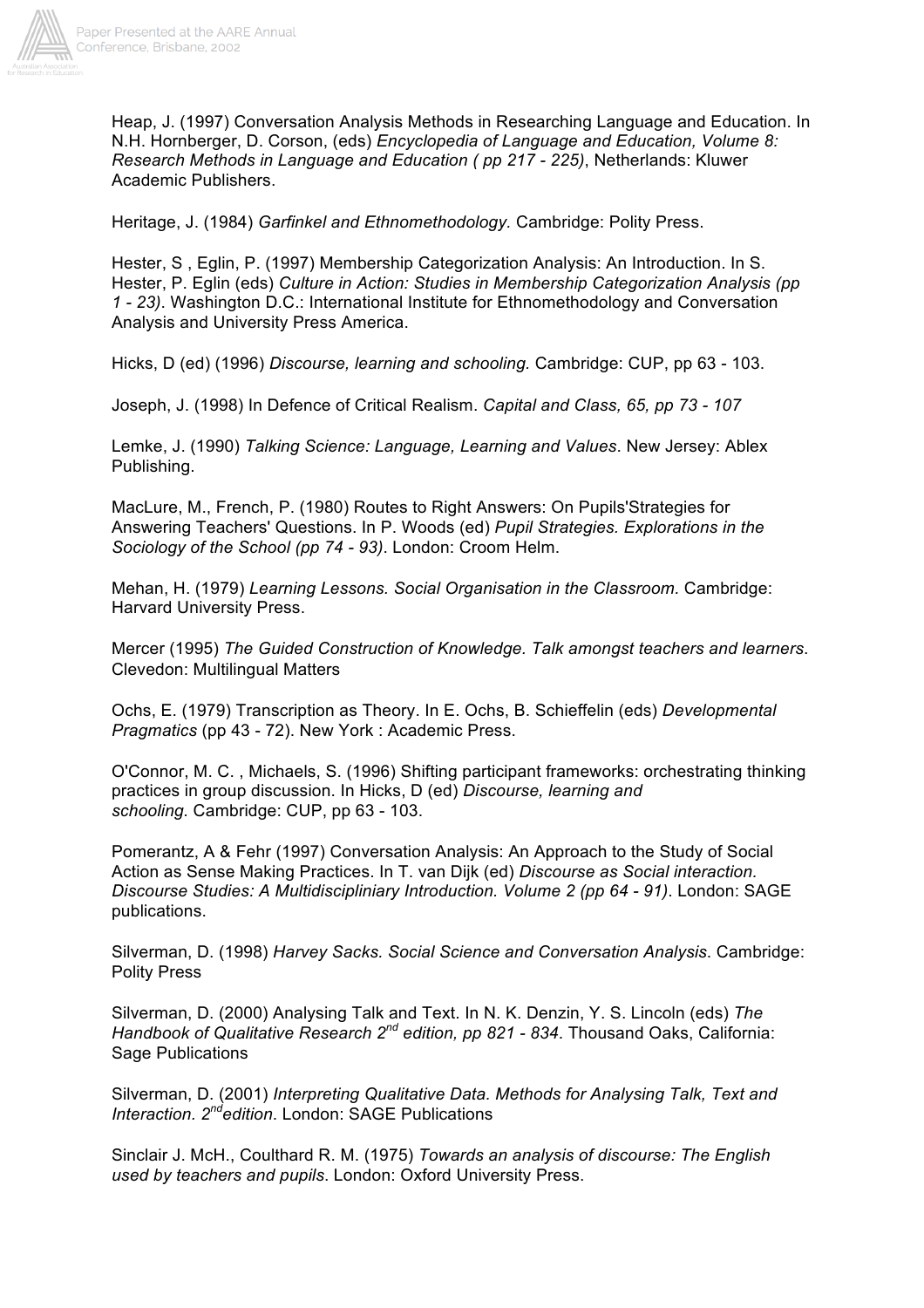

Spivey, N. N. (1997) *The Constructivist Metaphor. Reading, Writing and the Making of Meaning.* London: Academic Press.

Taylor, T. J., Cameron, D (1987) *Analysing Conversation: Rules and Units in the Structure of Talk*. Oxford: Pergamon Press.

## **NOTES**

i This data was drawn from an Australian Research Council project "Constructing Australian Identities"

ii The first four steps have been adapted from Gunn, Forrest and Freebody's analytic procedures in the project "Perspectives on Poverty, Schools and Literacy" (1995).

iii These four types of phases are described as follows and were not necessarily present in every lesson.

- In the introductory phase, the teacher explained how the lesson would proceed. Sometimes the teacher included a rationale for this process. Also during this phase, students were usually getting their materials ready for the lesson under the teacher's direction.
- During the diagnostic phase the teacher tried to ascertain what the students already knew about the topic (Lemke, 1993).
- The preliminary phase took place just before new material was introduced. It can occur at the beginning of a lesson or during the lesson.
- The main lesson phase was where most of the learning activities occurred and there may be several main phases to reflect the varying activities and knowledge work underway.

iv A list of the types of activity structures used in the analysis and a brief description is presented in the table below. These activity structures have been drawn from Jay Lemke's work on analysing the talk in Science lessons (1990, p. 215 - 218 in particular). They have been adapted to suit the talk in these English lessons.

| Activity                                   | Description                                                                                                                                                      |
|--------------------------------------------|------------------------------------------------------------------------------------------------------------------------------------------------------------------|
| Going over the homework<br>(Lemke, 1990)   | Homework is reviewed usually as a whole class activity.                                                                                                          |
| <b>Classroom business</b><br>(Lemke, 1990) | The teacher talks about due dates for assignments, upcoming<br>tests etc. Students sometimes ask questions about these.                                          |
| Explanation of the Do<br><b>Now</b>        | The teacher gives an explanation of what must be done to<br>complete a task.                                                                                     |
| Monitoring the Do Now                      | Usually the teacher is roaming the class assisting students<br>where necessary and checking on student progress - a form of<br>control to keep students on task. |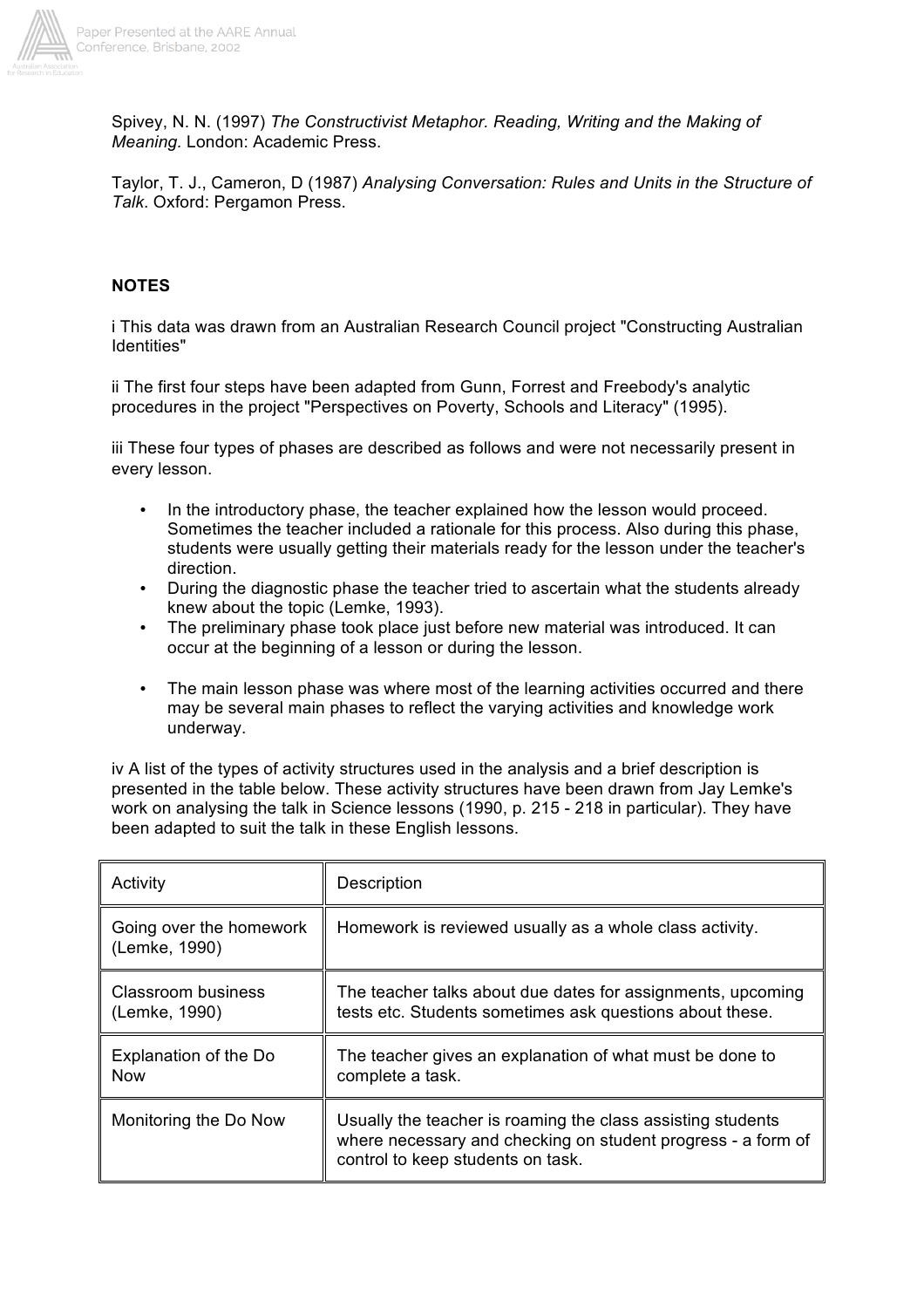

| <b>Teacher</b><br>exposition.(Lemke, 1990)           | A teacher monologue giving an explanation of new material,<br>the contents of the lesson, or following on from an elaboration<br>of a student's response.                                                                                                                                                                                                                                                                                                                              |
|------------------------------------------------------|----------------------------------------------------------------------------------------------------------------------------------------------------------------------------------------------------------------------------------------------------------------------------------------------------------------------------------------------------------------------------------------------------------------------------------------------------------------------------------------|
| Triadic dialogue (Lemke,<br>1990)                    | Lemke (1990, p.8) describes this as "at least a three-part<br>Question-Answer-Evaluation pattern". However, in the third<br>part of the pattern the teacher may elaborate either following<br>the evaluation or instead of the evaluation. Through a series of<br>triadic dialogues the knowledge to be learned is broken up into<br>smaller units for sequential learning. Therefore triadic<br>dialogues in sequence are essential for the progress of the<br>lesson (Cazden, 1988). |
| Triadic dialogue (Lemke,<br>1990)- Trail and collect | The same pattern as the triadic dialogue, except that the<br>teacher gathers a number of answers from around the class.                                                                                                                                                                                                                                                                                                                                                                |
| Triadic dialogue - Trail<br>and hunt                 | The same basic pattern as the Triadic dialogue, however the<br>teacher searches for a specific answer to a question and may<br>ask the same question several times.                                                                                                                                                                                                                                                                                                                    |
| Teacher-student duolog.<br>(Lemke, 1990)             | Dialogues between the teacher and a particular student in a<br>triadic dialogue structure.                                                                                                                                                                                                                                                                                                                                                                                             |
| Student questioning<br>dialogue (Lemke, 1990)        | Students ask questions about the current topic under<br>discussion.                                                                                                                                                                                                                                                                                                                                                                                                                    |
| True dialogue (Lemke,<br>1990)                       | Students and teachers respond to each other's questions and<br>comments as if they were equal participants in the<br>conversation, ie the relationship was symmetrical (Lemke,<br>1990, p. 217).                                                                                                                                                                                                                                                                                       |
| Copying Notes (Lemke,<br>1990)                       | The students are copying notes from the board or overhead<br>transparency.                                                                                                                                                                                                                                                                                                                                                                                                             |
| External text dialogue<br>(Lemke, 1990)              | An external text (from a text book or overhead transparency or<br>notes on the board) is read aloud and acts as a stimulus for<br>questions or further explanations and elaborations.                                                                                                                                                                                                                                                                                                  |
| Seatwork (Lemke, 1990)                               | Students work independently on a task set by the teacher<br>(Lemke, 1990, p. 217).                                                                                                                                                                                                                                                                                                                                                                                                     |
| Groupwork (Lemke, 1990)                              | Students work in groups on a task set by the teacher.                                                                                                                                                                                                                                                                                                                                                                                                                                  |
| Student - student<br>dialogue.                       | Students discuss the task set although they are to complete it<br>independently                                                                                                                                                                                                                                                                                                                                                                                                        |
| Teacher summary.<br>(Lemke, 1990)                    | The teacher summarises as a monologue the subject matter<br>(of the lesson or the unit).                                                                                                                                                                                                                                                                                                                                                                                               |
| Teacher narrative (Lemke,                            | Teacher tells an anecdote to foster understanding of a concept                                                                                                                                                                                                                                                                                                                                                                                                                         |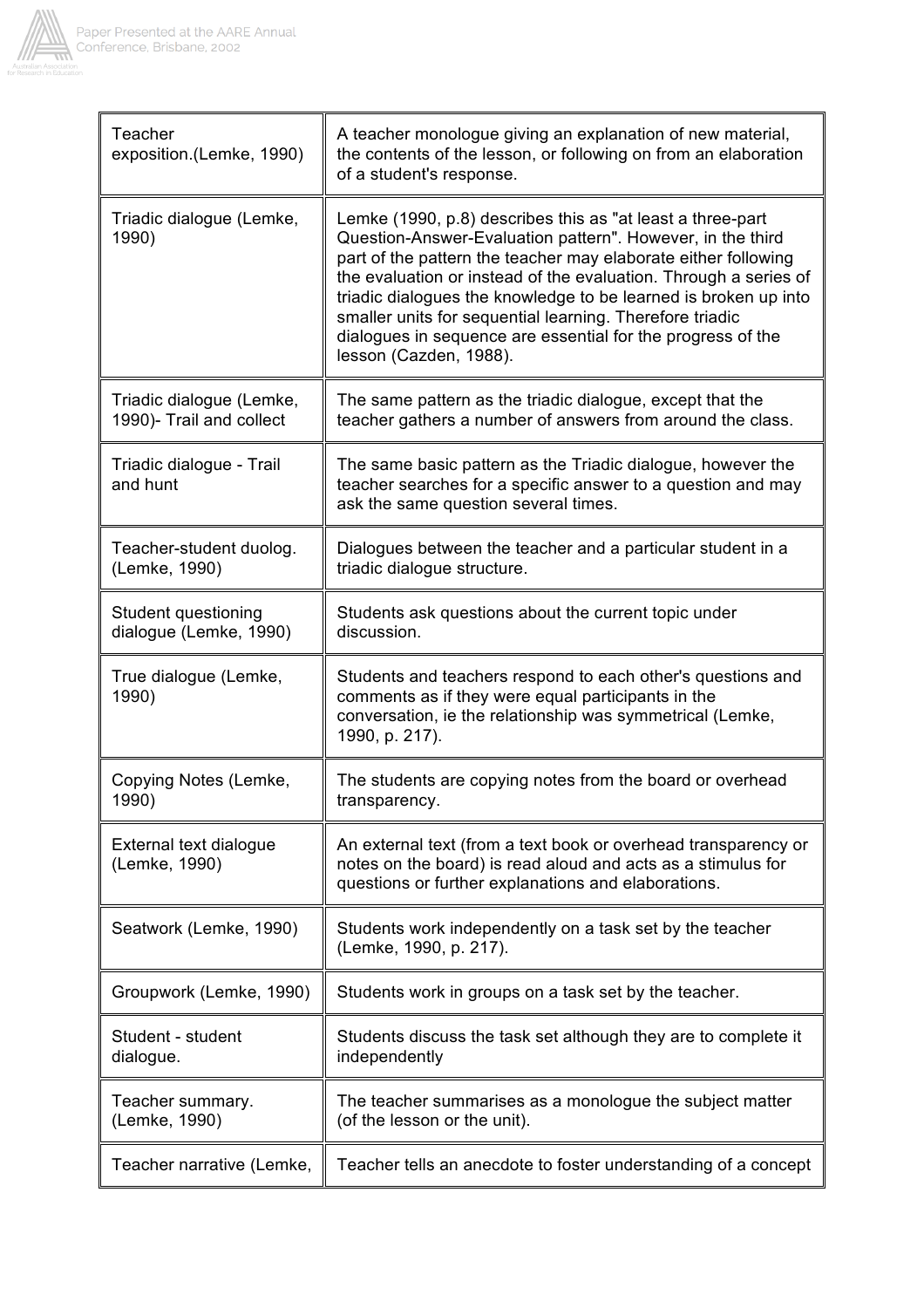

| 1990)                 | or to motivate students.                                               |
|-----------------------|------------------------------------------------------------------------|
| Demonstration (Lemke, | The teacher demonstrates how a particular theory or concept            |
| 1990)                 | is applied to a text.                                                  |
| Media Presentation    | A video is used as part of the text of the lesson to demonstrate       |
| (Lemke, 1990)         | the use of a genre or as a stimulus.                                   |
| Setting homework.     | The teacher explains what is expected to be completed for<br>homework. |

v Features of classroom talk are outlined below. This list is not exhaustive rather it is indicative of the features identified at this stage of analysis.

These features of talk have been discussed widely in the literature on classroom discourse (Mehan, 1979, MacLure & French, 1980, Edwards and Mercer, 1987, Cazden, 1988, Baker and Freebody, 1989, Baker, 1991, 1992, Edwards and Westgate, 1994, Mercer, 1995).

| Features of<br>classroom talk | Comments                                                                                                                                                                                                                                                                                                                                                                                                                                                                 |
|-------------------------------|--------------------------------------------------------------------------------------------------------------------------------------------------------------------------------------------------------------------------------------------------------------------------------------------------------------------------------------------------------------------------------------------------------------------------------------------------------------------------|
| Questions                     | Teachers invariably ask questions to which they know the answers.<br>Teachers use different types of questions to check student<br>knowledge, to guide students' learning, and to emphasise certain<br>knowledge. Teachers formulate questions to foster correct answers<br>however students use a variety of strategies to search for and<br>choose the correct answer.                                                                                                 |
| Cued elicitation              | Teachers provide clues to the information required when eliciting<br>information from students.                                                                                                                                                                                                                                                                                                                                                                          |
| Reformulation                 | Teachers reformulate questions by restating the question in a<br>different way, when the first answer is incorrect. A teacher may also<br>reformulate a student's answer to credit a student for their<br>contribution and through the reformulation assist students in<br>developing the academically appropriate ways of talking (O'Connor &<br>Michaels, 1996, p. 7, 8). Reformulations also make public a suitable<br>version of the literate practice or knowledge. |
| Elaboration                   | The elaboration usually follows the evaluation in the third turn of talk<br>within a triadic dialogue. The elaboration offers the teacher further<br>opportunity to make knowledge public, link various concepts, or<br>reformulate the knowledge. It inevitably signifies the teacher as the<br>arbiter of knowledge.                                                                                                                                                   |
| Echo                          | Teachers repeat a student's response to acknowledge it, and to alert<br>other students to the significance of this response.                                                                                                                                                                                                                                                                                                                                             |
| Retrospective                 | Teachers ask students to repeat their responses so that they are                                                                                                                                                                                                                                                                                                                                                                                                         |